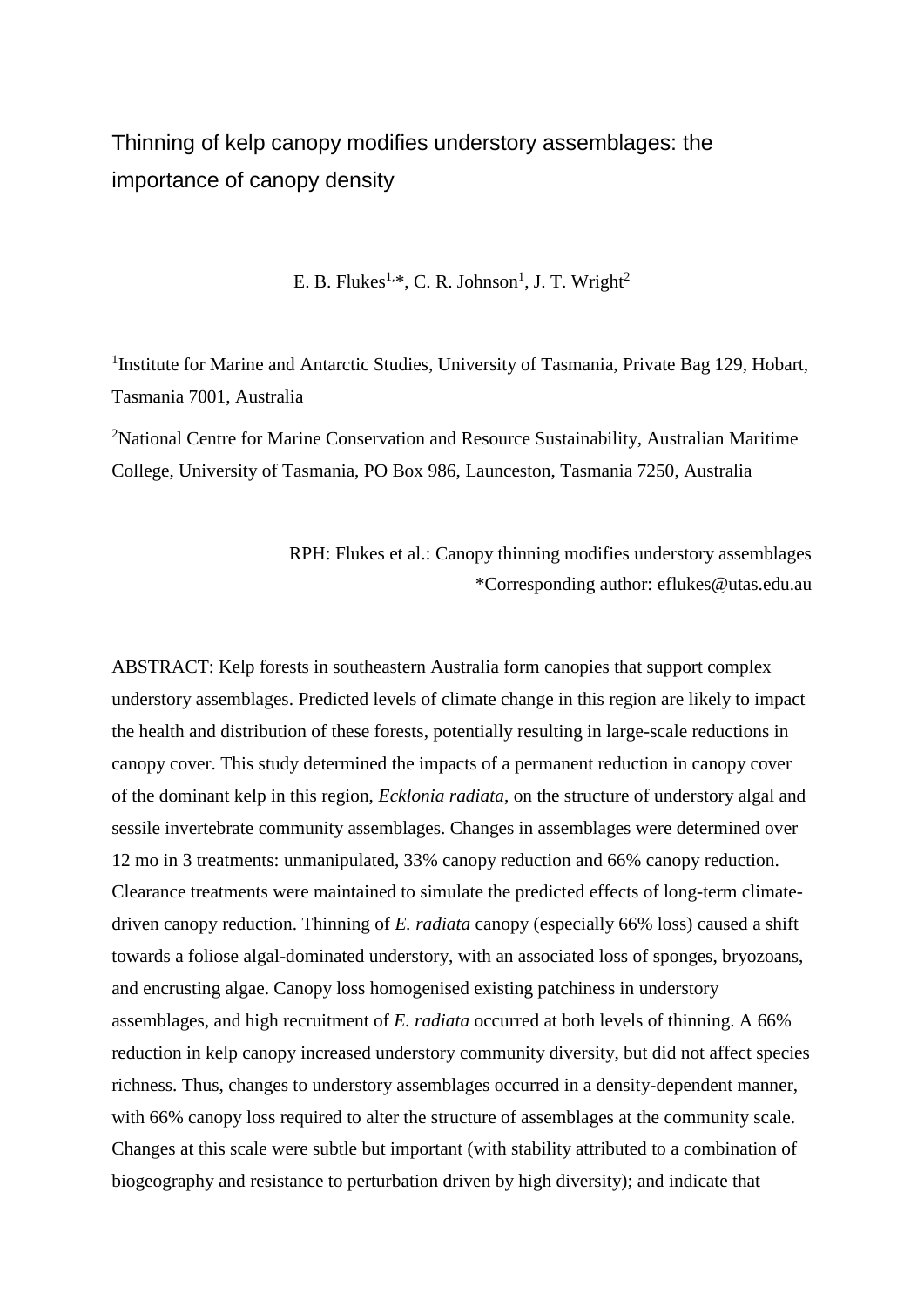partial loss of kelp canopy under future climate change scenarios will shift understory communities towards a foliose algal-dominated state, which has important implications for sessile invertebrates and potentially future recruitment of kelp.

KEY WORDS: *Ecklonia radiata* · Canopy disturbance · Understory assemblages · Kelp bed · Community ecology · Canopy density · Seaweeds · Community structure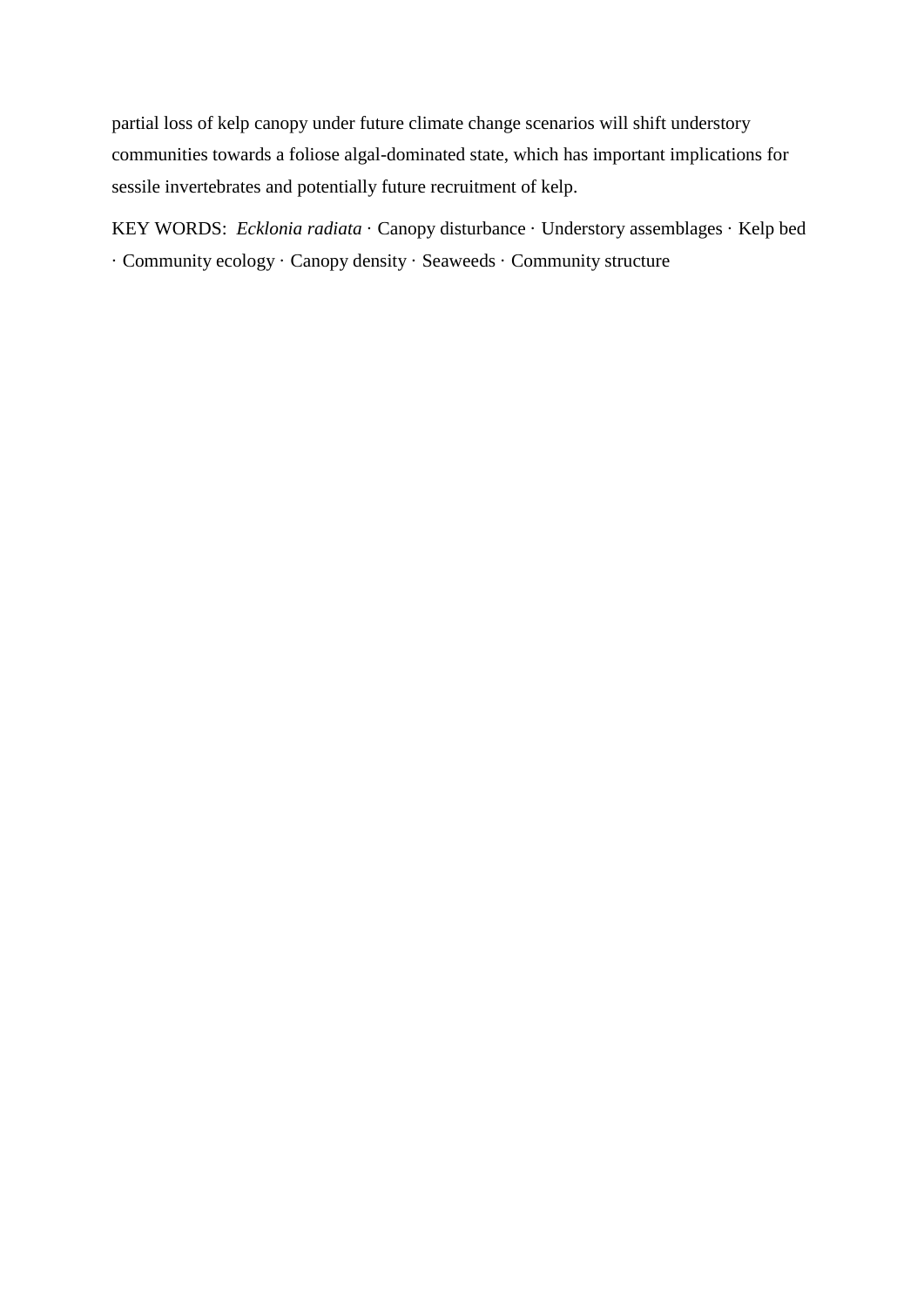#### **INTRODUCTION**

Macroalgal beds are a dominant feature of temperate waters worldwide, and provide the ecological foundations of most temperate marine reef ecosystems (Steneck & Johnson 2013). The vertical structure of subtidal kelp forests creates a complex 3-dimensional habitat that modifies abiotic factors such as light (Gerard 1984, Reed & Foster 1984, Irving et al. 2004), hydrodynamics (Kennelly 1989, Duggins et al. 1990, Connell 2003) and sedimentation (Eckman et al. 1989, Wernberg et al. 2005), permitting the development of complex understory assemblages (Dayton et al. 1992, Clark et al. 2004). These communities are often characterised by high levels of biodiversity and endemism (Dayton 1985) and create an important food source and microhabitat for other reef-associated organisms (e.g. Andrew et al. 1998, Edgar et al. 2004).

An increasing threat to kelp and other canopy-forming macroalgae is increasing ocean temperatures driven by climate change processes (e.g. Dayton & Tegner 1984, Wernberg et al. 2010, 2011). Ocean warming, particularly when coupled with other (potentially synergistic) stressors such as nutrient depletion and/or eutrophication (Russell & Connell 2007), ocean acidification (Wernberg et al. 2009), increased frequency of storm or El Niño events (Dayton & Tegner 1984) and strong grazing pressure (Vanderklift et al. 2009), is expected to erode the resilience of kelp beds via direct physiological effects (Wernberg et al. 2011) and reduction of successful recruitment (Mabin et al. 2013, Mohring et al. 2013). While kelp, as with most organisms, can undergo physiological and structural changes (acclimatise) to at least partially adapt to chronically warm environments (Staehr & Wernberg 2009), this comes at the ecological cost of reduced resilience which, in the context of sustained climate-driven warming, will ultimately lead to range contractions and decreased abundance of kelp as it approaches the limits of its physiological tolerance (Wernberg et al. 2010, Poloczanska et al. 2013).

Temperate reefs in southeastern Australia are dominated by the large brown kelp *Ecklonia radiata*. With a larger depth  $(4 \text{ to } 50 + \text{m})$  and latitudinal  $(27.5 \text{ to } 43.5^{\circ} \text{ S})$  range than any other canopy-former (Steinberg & Kendrick 1999), *E. radiata* is the most important habitat-forming seaweed in temperate Australia. Southeastern Australia is also one of the most rapidly warming areas in the world at ~3.8 times the global average rate, and is predicted to establish as the most intense 'hotspot' of ocean warming in the southern hemisphere (Ridgway 2007). This increase in water temperature is driven by increased wind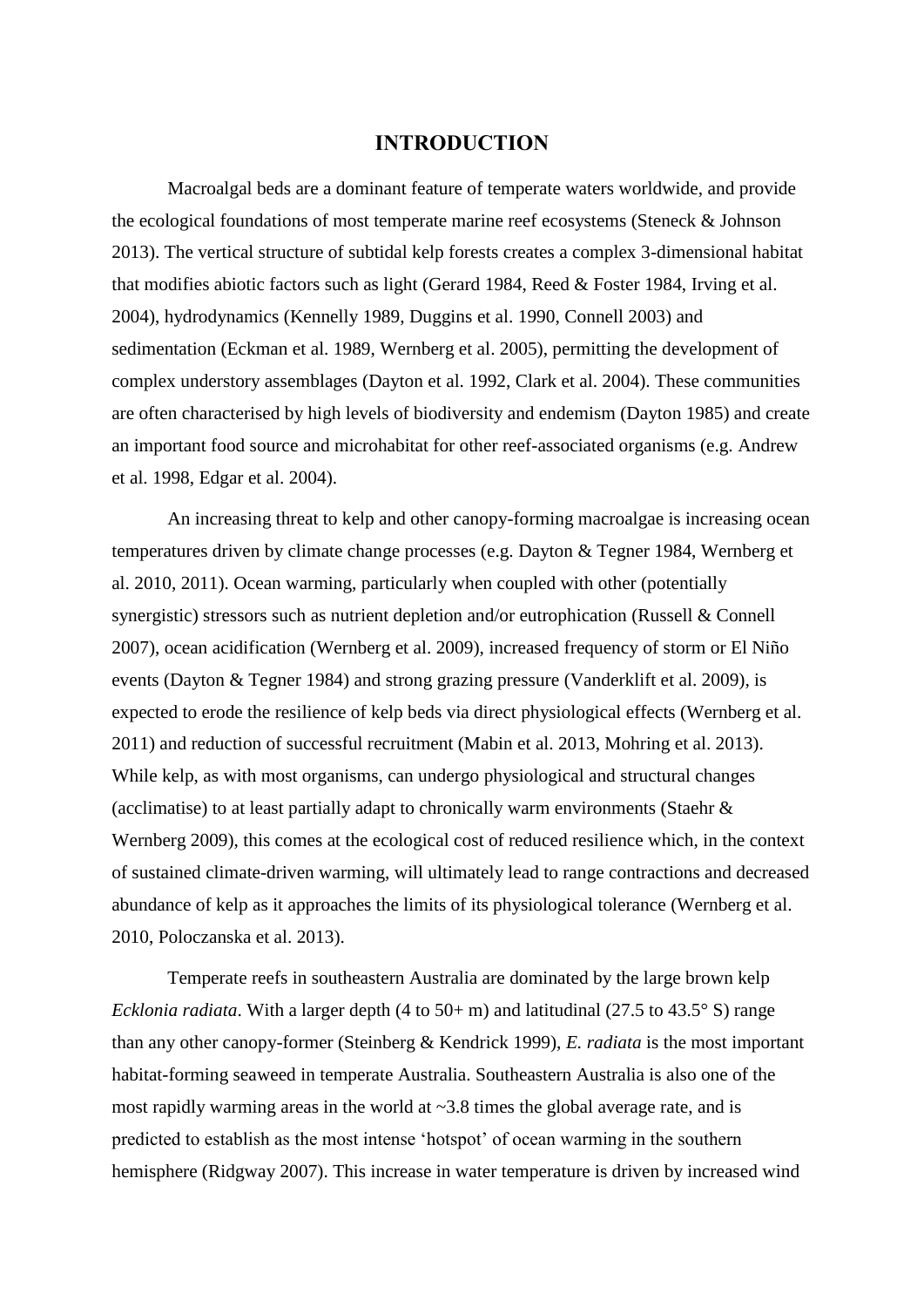stress in the Southern Ocean, resulting in longer and stronger incursions of the warm East Australian Current (EAC) into waters off eastern Tasmania as a result of eddy propagation (Cai 2006, Ridgway 2007). Water temperatures in the southwest Tasman Sea have warmed by more than 2.2°C over the past century (Ridgway 2007) so that summer maxima now routinely reaches temperatures of  $\sim 18^{\circ}$ C in southeastern Tasmania, which is nearing the upper thermal tolerance limits (~22°C) for successful reproduction of *E. radiata* in Tasmania (Mabin et al. 2013). Predicted levels of warming in this region over the next century  $(>\,3\,^{\circ}\mathrm{C})$ ; Lough et al. 2012) are likely to impact the density and distribution of *E. radiata* via reduced growth (Hatcher et al. 1987), survival (Wernberg et al. 2013), success of microscopic stages (Mabin et al. 2013) and reproductive output (Mohring et al. 2013), which may ultimately result in widespread decline in density and thinning of adult canopies with concomitant impacts on associated understory assemblages.

The role of kelp in regulating understory communities has been demonstrated by canopy removal experiments (Johnson & Mann 1988, Valentine & Johnson 2005, Toohey et al. 2007), and by tracking community responses to natural disturbances that create gaps in canopies through processes such as storms (Thomsen et al. 2004), herbivore grazing (Johnson & Mann 1993, Ling 2008), or localised warming events (Valentine & Johnson 2004, Smale & Wernberg 2013, Wernberg et al. 2013). In general, algal and invertebrate communities beneath kelp canopies are more diverse than those on reefs lacking a canopy (Dayton 1985, Watt & Scrosati 2013), which are typically dominated by few species of coralline algae (Melville & Connell 2001). Nonetheless, despite their importance in promoting biodiversity, canopy-forming seaweeds can also have a strong limiting effect on understory algae by reducing access to light and space (Goodsell & Connell 2005, Wernberg et al. 2005) and via mechanical abrasion of the benthos (Kennelly 1989, Connell 2003), all of which inhibit recruitment and post-recruitment survivorship (Toohey et al. 2007, Wernberg & Connell 2008). A partial reduction of canopy cover may therefore relax the competitive effects of the canopy-former (Dayton 1985, Kennelly 1987b, Edwards 1998), allowing the recruitment and proliferation of understory species (Kennelly 1989, Toohey et al. 2007).

Macroalgal clearance studies examining understory community responses have typically focused on the effects of total canopy removal (Emmerson & Collings 1998, Edgar et al. 2004), particularly in the context of intense herbivory (Johnson & Mann 1993, Edgar et al. 2004, Ling 2008) or natural disturbances that effectively lead to total clearance of canopyforming species (Valentine & Johnson 2004, Wernberg et al. 2013). In a climate change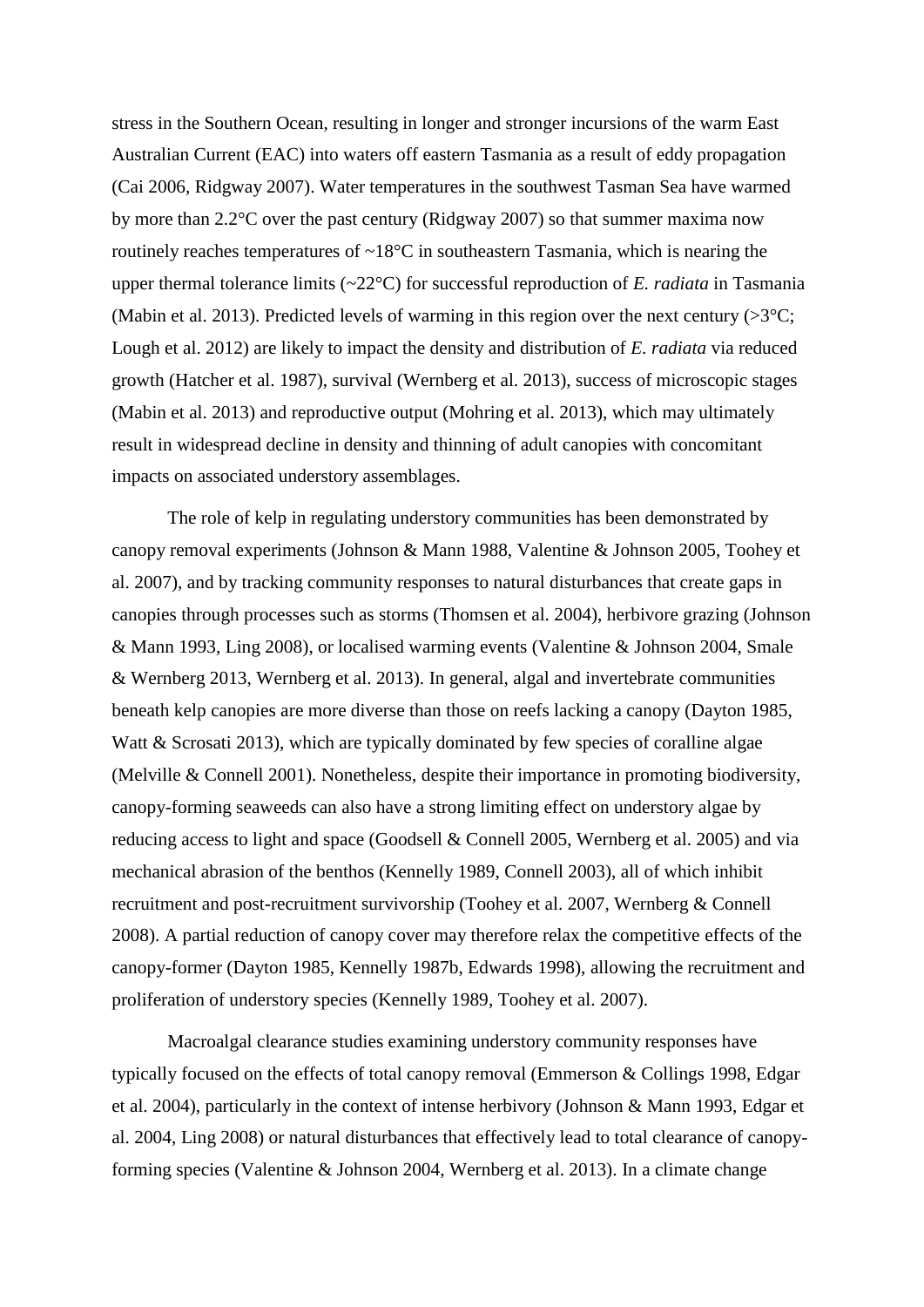context, total canopy loss may only be realistic in situations such as El Niño (Dayton & Tegner 1984) or extreme warming events. For example, a recent warming event in Western Australia reduced E. radiata cover by almost 50% (Wernberg et al. 2013) and completely eliminated the fucoid *Scytothalia dorycarpa*, irreversibly reducing the northern extent of the latter species by ~100 km (Smale & Wernberg 2013). However, in areas that are not at the warm extreme of physiological tolerance for kelp, populations are more likely to be able to withstand periodic extreme warming by making physiological, structural, and metabolic adjustments (Wernberg et al. 2010); thus, a more realistic scenario is a gradual reduction in canopy extent. While a small number of partial clearance/disturbance experiments have been conducted (see Kennelly 1987b, Wernberg & Connell 2008, Araújo et al. 2012), these have focused on the recruitment of the disturbed species or on recovery of understory assemblages through time after a single manipulation of the canopy. Importantly, we could not locate any previous studies that have applied and maintained a partial canopy clearance over a prolonged period of time. Understanding how understory algal and sessile invertebrate communities associated with kelp may respond to permanent canopy thinning is critical for predicting the impacts of future climate change-driven threats on temperate reef communities.

This work assesses the idea that climate change in southeastern Australia will impact the structure of understory community assemblages by reducing *E. radiata* canopy cover, but that the nature of this impact may vary depending on the extent of canopy loss. To simulate permanent climate change-driven reductions in kelp density, we thinned *E. radiata* canopy by 33 and 66% for 12 mo to determine (1) changes in understory algal and invertebrate community structure and (2) effects of canopy thinning on *E. radiata* recruitment. Although the ecological responses of understory communities to canopy removal may vary depending on both the identity of the canopy-forming species and the geographic context of the ecosystem (reviewed by Santelices & Ojeda 1984), this study provides an important first step in quantifying the effects of partial canopy loss in the context of climate-driven pressures on temperate reef communities.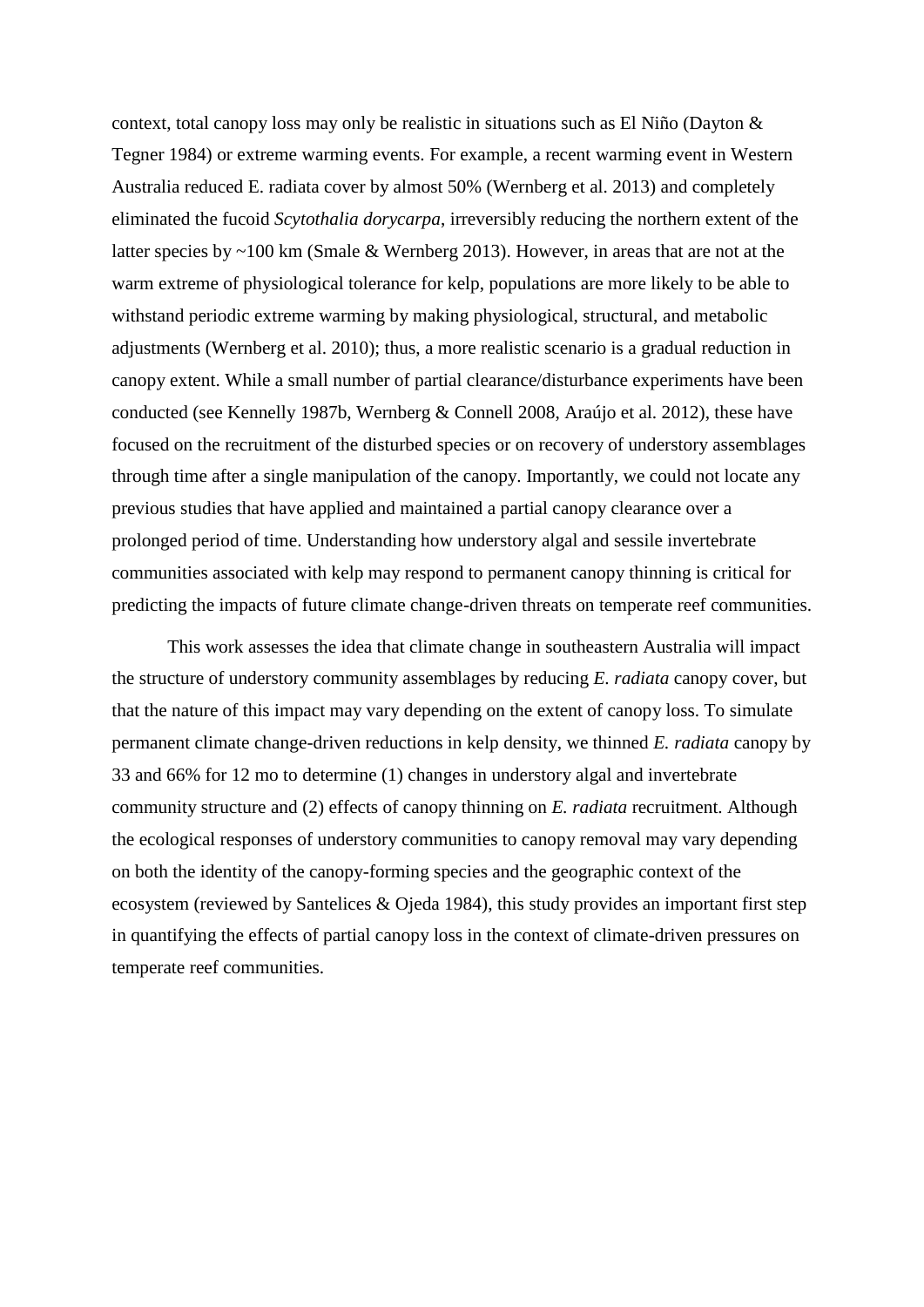### **MATERIALS AND METHODS**

#### **Study site and experimental setup**

The effect of *Ecklonia radiata* canopy on the structure of understory communities was assessed in a canopy-thinning experiment undertaken on a shallow rocky reef in Fortescue Bay, Tasman Peninsula (43.123° S, 147.976° E) between 18 March 2011 and 16 March 2012. Fortescue Bay is characterised by moderate-relief boulder reef with extensive beds of *E. radiata* from a depth of ~6 m down to 15+ m where the reef–sand interface occurs. The study reef was chosen specifically for the homogeneity of its boulder substratum, moderate wave exposure and uniformity of depth. A total of 9 plots  $(5 \times 5 \text{ m})$  were haphazardly placed within stands of well-developed *E. radiata* canopy at a depth of ~9 to 11 m. Treatment plots were separated from each other by ~5 to 10 m and positioned at least 1 m from any gaps in *E. radiata* canopy.

Three treatments were applied to experimental plots: control (0% canopy removal), low (⅓ one-third canopy removal, hereafter 33%), or high (⅔ two-thirds canopy removal, hereafter 66%), with  $n = 3$  plots for each treatment. This equated to densities of 8.9, 6.2 and 3.1 plants  $m^{-2}$  for control, 33 and 66% canopy-thinning treatments, respectively. No plots were totally cleared of *E. radiata*, as this is an unlikely outcome under predicted climate change scenarios in Tasmania. Treatments were ordered randomly across the 9 plots. Although the experimental plots were  $5 \times 5$  m, response variables were only measured from the inner  $3 \times 3$  m part of each plot, which was demarcated by 8 mm UV-resistant polypropylene rope, providing a 1 m treated buffer zone to minimise edge effects. Previous work with *E. radiata* has demonstrated that  $2 \times 2$  m areas were sufficiently large to prevent shading of the centre of plots by surrounding canopies (Kennelly 1987b). Clearance treatments were administered by divers removing whole adult *E. radiata* plants (including stipes and holdfasts) by hand to reduce the density to 33 or 66% of the plot's original density. Plants were removed in a regular manner, i.e. 'every third plant' for 33% canopy thinning, or '2 of every 3 plants' for 66% thinning treatments. Plants were classified as adult only if they were deemed to contribute significantly to canopy shading, with a threshold of holdfast to blade tip length  $\geq$ 50 cm used to distinguish (arbitrarily) between juvenile and adult plants. The density of mature *E. radiata* plants within each plot was assessed using 5 randomly placed 1  $m^2$  quadrats.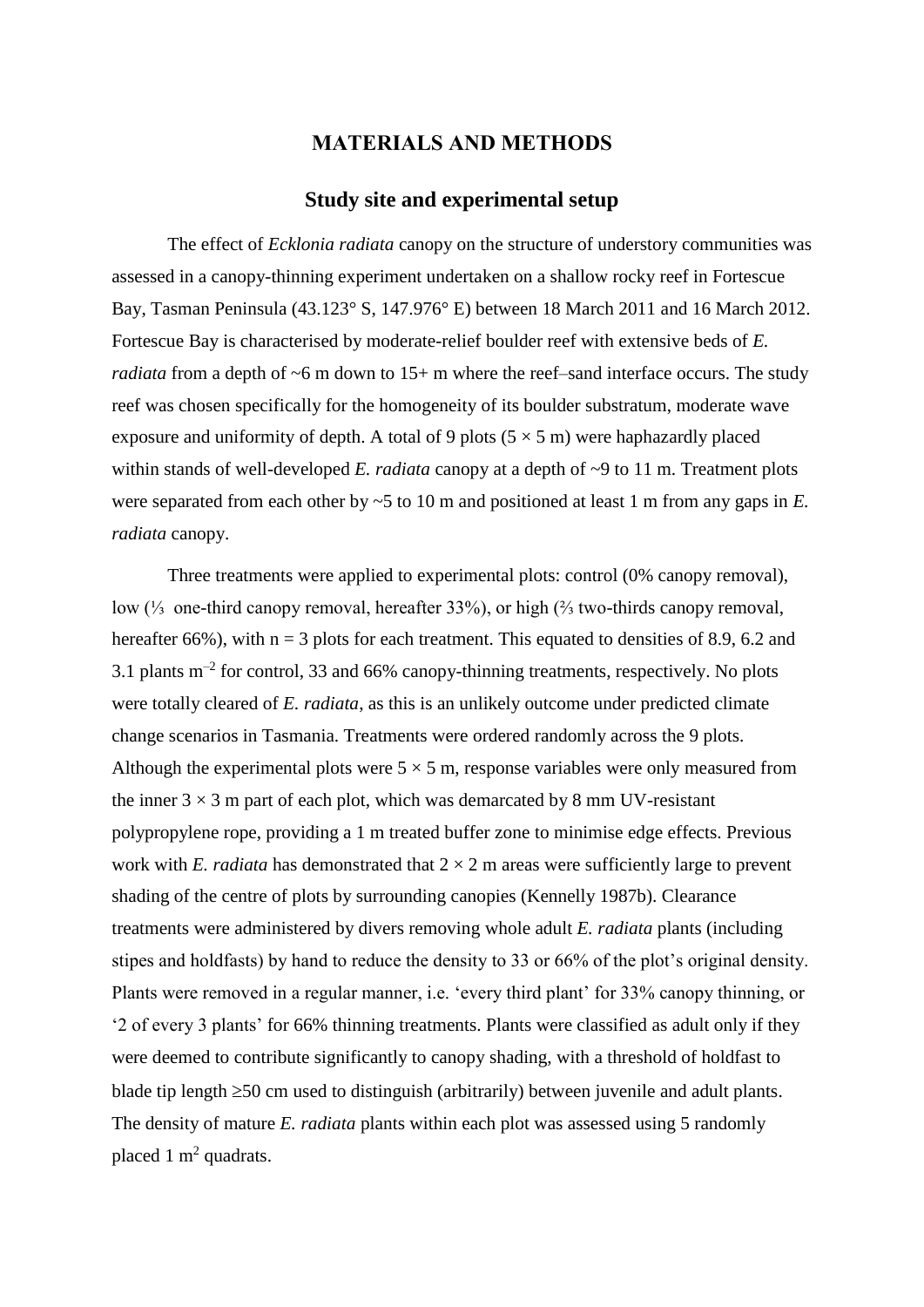Surveys of algal community structure were conducted immediately prior to canopy thinning, and at 6 and 12 mo after administration of initial thinning treatment. Understory communities were assessed in 5 randomly placed  $0.25 \text{ m}^2$  quadrats in each plot, and the cover of macroalgae, sessile invertebrates and bare substratum quantified using 49 regularly spaced points of intersecting wire. Large foliose understory alga that lay prostrate across the substrata were moved aside to determine the cover of smaller turfing algae, hence it was possible to arrive at a total percentage cover in a given plot greater than 100%. Where a species could not be accurately identified to at least family level (i.e. an immature or damaged specimen), it was allocated only to phylum or functional group. This made up  $\langle 10\%$  of species and  $\langle 0.5\%$  total cover on all occasions. Groups containing multiple morphologically indistinguishable species were classified into functional groups (e.g. encrusting red algae, filamentous red turfing algae, geniculate coralline algae; see Table 1). Adult *E. radiata* densities were quantified at  $\sim$ 2 mo intervals and adult thalli removed as necessary to maintain the appropriate canopy treatments. Any individuals of the rangeexpanding diadematid grazing sea urchin *Centrostephanus rodgersii* were removed, as their presence was unrelated to canopy cover and their destructive grazing could mask effects of canopy-thinning treatments.

#### **Data analyses**

As we were not specifically interested in documenting seasonal changes in community structure, we focussed our analyses on similarities among treatments before (i.e. pre-manipulation) and after 12 mo of maintained canopy thinning. For this reason, and because we were *a priori* interested in determining similarity across treatment plots before the manipulations were undertaken, 'time' was not used as a factor in analyses. Instead, we ran separate tests for the start of the experimental period (pre-manipulation) and at the end of the monitoring period (following 12 mo of maintained canopy thinning). This approach avoids potential issues with seasonality in species abundances (Kennelly 1987b) because both sampling occasions are at the same time of year. While we could not negate the possibility of inter-annual variability in community structure, any such changes are likely to affect all treatments similarly.

Changes in understory community structure under different levels of canopy thinning were determined using multivariate analyses before and after 12 mo of the treatment being established. While adult *E. radiata* did not comprise part of the understory community and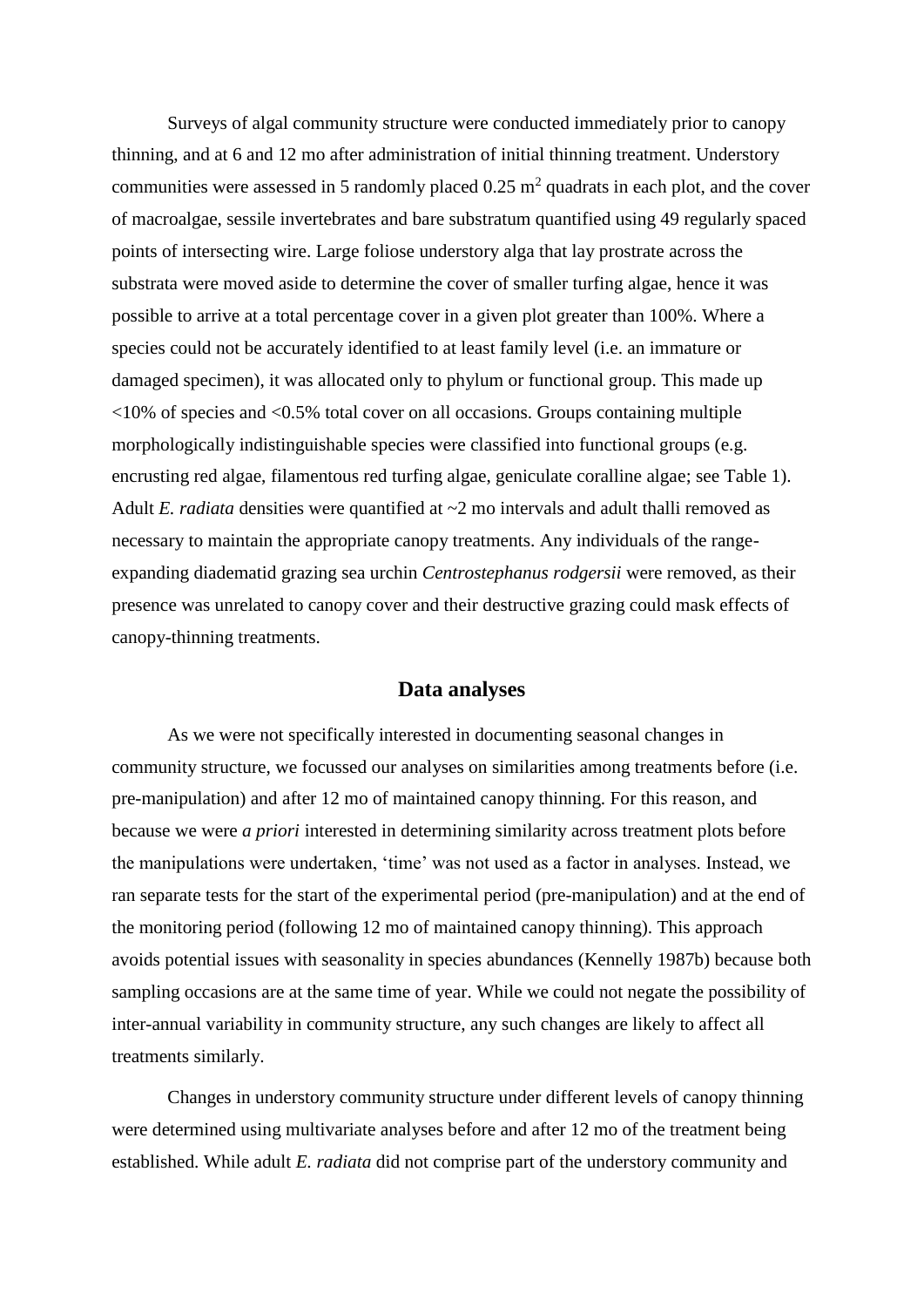were not included in the community analyses, juvenile *E. radiata* were recorded in point intersect counts. We conducted 2 separate analyses with and without juvenile *E. radiata* to ascertain whether changes in understory community structure were due to *E. radiata* recruitment. Canonical analysis of principal coordinates (CAP) was used to distinguish differences in multivariate community structure using Bray-Curtis similarity matrices after data were square-root transformed (Clarke 1993). The 10 most influential taxa contributing to differences in assemblages across treatment groups, as identified by Spearman correlation coefficients, were examined graphically. Permutational multivariate analysis of variance (PERMANOVA) with pre-planned contrasts was used to test the null hypothesis that community assemblages did not differ among treatment groups at the commencement of the experiment, or after 12 mo of canopy manipulation. A nested PERMANOVA design was used at each of the 2 sampling occasions with the factors 'treatment', and 'plot' nested within 'treatment'.

The effects of canopy thinning on recruitment of *E. radiata*, and on understory community richness (algal and invertebrate species combined), Shannon-Wiener diversity (*H'*) and maximum possible diversity ( $H_{\text{max}}$ ) (Molles & Cahill 1999), evenness, understory algal cover, and total understory assemblage cover (i.e. non-bare areas of substratum, algal and invertebrate species combined); were examined using nested ANOVA, with the factors 'treatment' and 'plot' nested within 'treatment'. Two separate ANOVA were run for each dependent variable; one at the start, and one at the end of the experiment. All data were first checked for conformity to the assumptions of homoscedasticity and normality, and transformations to stabilise variances (if required) were determined by the relationship between group SDs and means (Draper & Smith 1998). Tukey's HSD *a posteriori* multiple range tests were performed where significant differences were detected among treatments.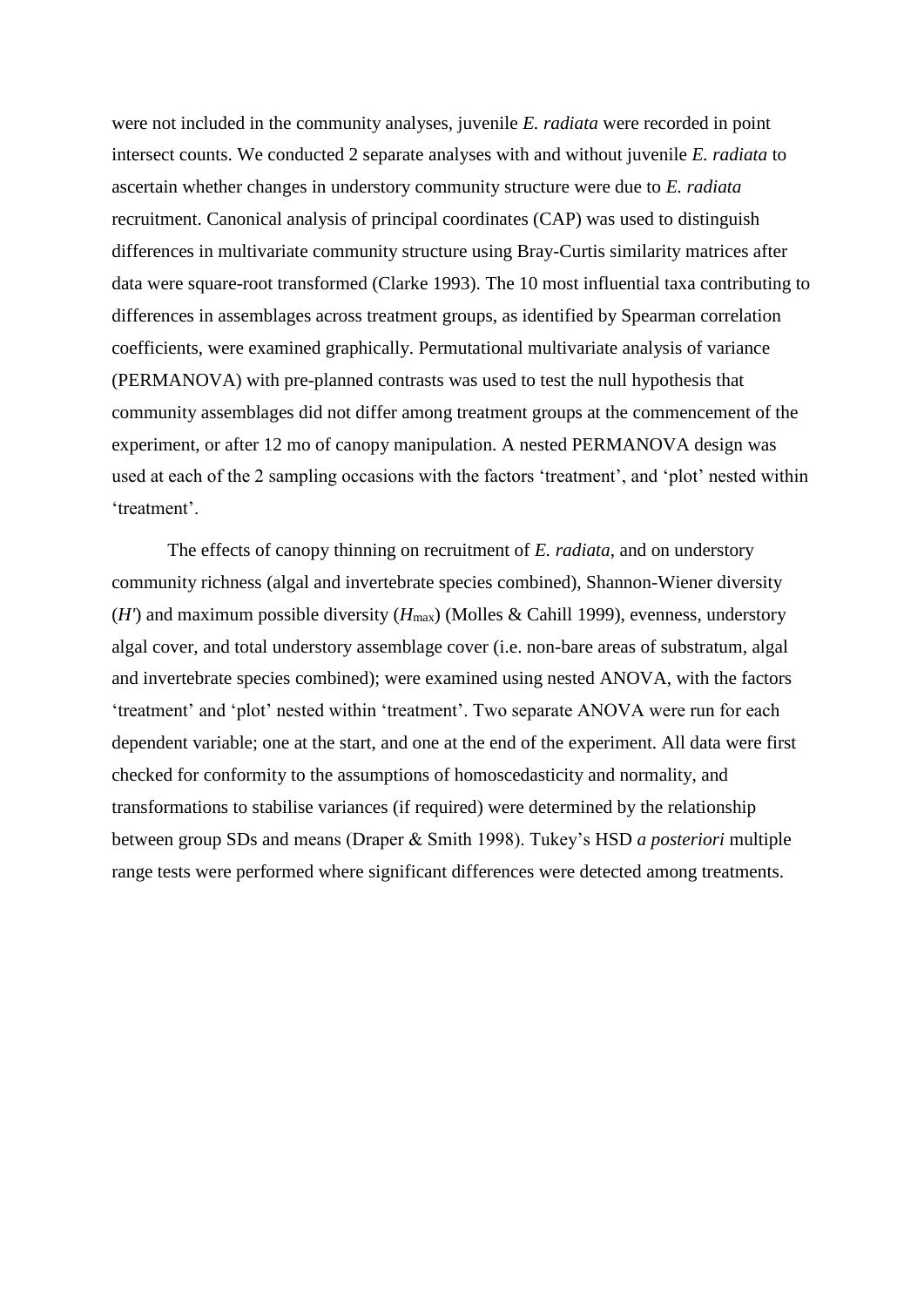### **RESULTS**

Understory assemblages were diverse in all canopy treatments, with a total of 52 algal species/taxa and 4 sessile invertebrate taxa identified (Table 1). The most abundant species at commencement of the experiment were *Sonderopelta coriacea* (15.3% cover), *Rhodymenia* spp. (10.6%), non-geniculate corallines (10.2%), encrusting red algae (7.4%), and geniculate corallines (5.2%). Bryozoans (9.4%) and sponges (7.9%) were also a prominent feature of assemblages. However, at the end of the experiment, invertebrates (sponges, bryozoans) and encrusting algal complexes had declined in the high-clearance treatment while certain terete and foliose species (*Griffithsia elegans, Hemineura frondosa*) increased in cover. This change was not observed in the low-clearance or control treatments (Fig. 1). *Halopteris* spp. and *Plocamium leptophyllum* cover also increased in plots subject to high-level canopy clearance, but abundance of these species was highly variable, both spatially and temporally.

#### **Multivariate community structure**

Community assemblages did not differ between treatment groups at the commencement of the experiment (Table 2, Fig. 2); however, after 12 mo of maintained canopy thinning, significant differences in the structure of understory communities were detected among treatment groups (Table 2, Fig. 2). Initial CAP plots from all time periods represented on a single set of axes (data not shown) also indicated an overall shift in the structure of communities before clearance, and 12 mo after canopy manipulations. However, this affected all treatments equally (i.e. characterised reef-scale inter-annual variability), hence  $t = 0$  and  $t = 12$  mo data are presented on separate plots for clarity (Fig. 2). The separation of assemblages between manipulated (both low and high) and control plots was driven by changes in abundance of a number of different taxa ranging from coralline and encrusting algal species, to sessile invertebrates and erect foliose algae (Fig. 1). Pairwise tests could not identify which treatments differed (control vs. high,  $p = 0.089$ ; control vs. low,  $p =$ 0.999; low vs. high,  $p = 0.090$ ), but the effect of treatment was clearly driven predominantly by a separation between high-clearance plots and low-clearance/control plots (Fig. 2B). When juvenile *Ecklonia radiata* were also considered as a component of the understory community, low–clearance plots became distinguishably different from controls but were still separated from high-clearance treatments in CAP space (Fig. 2D), although as with the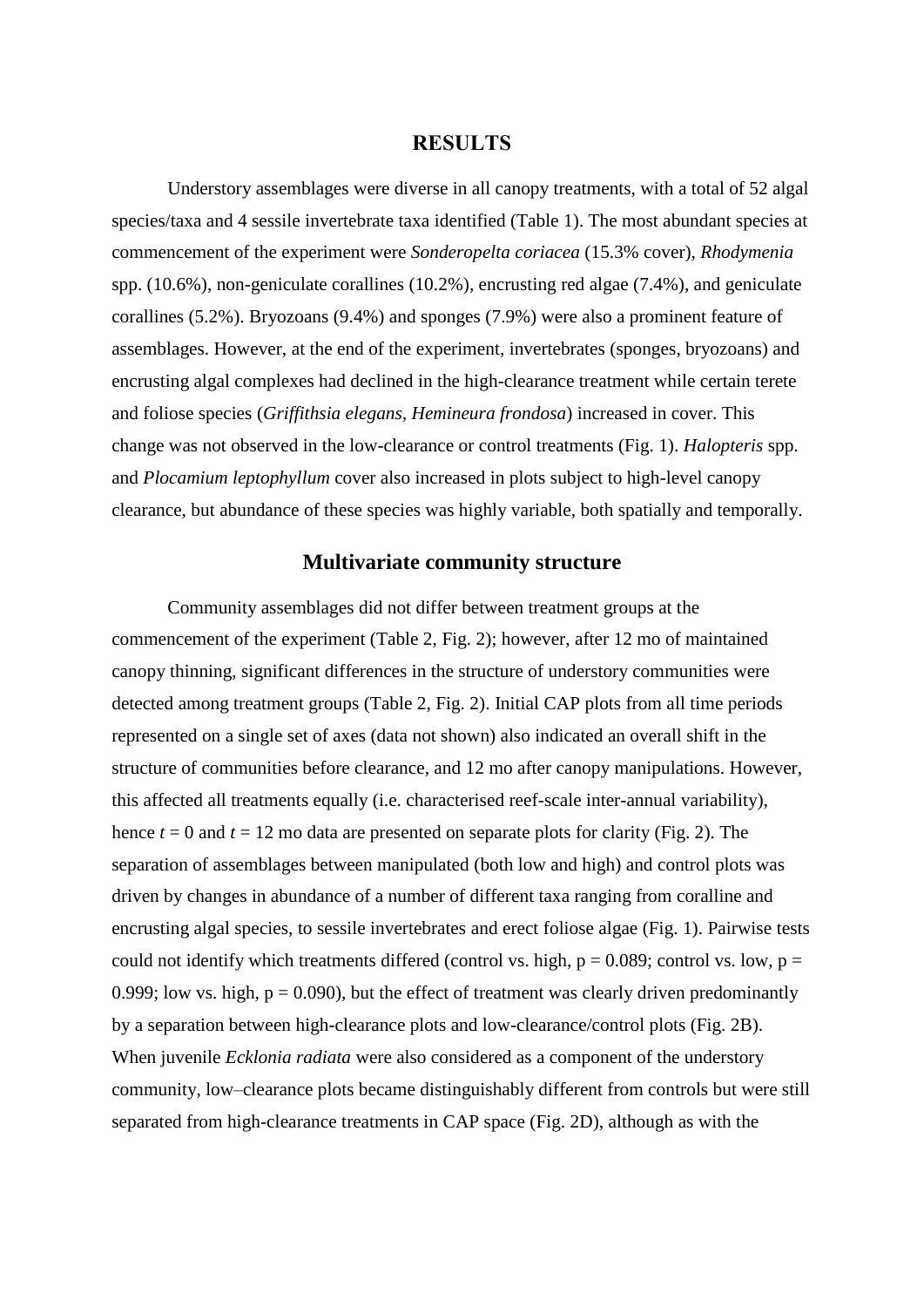previous analysis, pairwise tests could not determine significance, because of the plot within treatment effects ( $p = 0.043$ , Table 2B).

The significant plot within treatment effect (Table 2) indicated spatial variability in understory community structure occurred on a scale of  $10^0$  to  $10^1$  m. Examination of individual subsamples in CAP plots at the commencement of the experiment (Fig. 2A,C) revealed significant 'clumping' of subsamples within plots, demonstrating the small spatial scale of patchiness in community structure. After 12 mo of maintained canopy thinning (low and high), subsamples became more similar across replicate plots within each treatment group, and this homogeneity increased with increasing levels of clearance (Fig. 2B,D).

#### **Univariate parameters**

There was no initial difference in total assemblage cover, algal cover, species richness or Shannon-Wiener diversity indices among treatment groups before the canopy clearances were applied ( $p > 0.08$  for all parameters; analyses not shown; Fig. 3). The 12 mo of sustained canopy thinning had no effect on species richness or  $H_{\text{max}}$ ; however, it did result in a significant increase in overall algal cover, *H'*, and evenness (Table 3). In a similar pattern to that observed in multivariate space, high-clearance treatments had significantly higher levels of both  $H'$  ( $p = 0.007$ ) and evenness ( $p = 0.015$ ) than either low- clearance or control treatments (Table 3, Fig. 3C,D). The percentage cover of understory algae was elevated in both high- and low-clearance treatments relative to control plots ( $p = 0.009$ ), experiencing an 11 and 15% increase to 93 and 101% cover, respectively (Table 3, Fig 3G). This was due to a shift from sessile invertebrate to algal cover (Fig. 3G, see also Fig. 1), as absolute cover of combined invertebrate and algal assemblages remained high and unchanged across all treatment groups for the duration of the experiment (~93 to 98% at all times, Fig. 3F). In general, plots of these parameters over time show a clear divergence of communities in highclearance treatments from low-clearance control and (for *H'* and evenness) treatments after 12 mo of maintained thinning (Fig. 3C,D).

#### **Kelp recruitment**

Both low- and high-clearance treatments resulted in a significant increase in recruitment of juvenile *E. radiata* (Table 3, Fig. 3A). A strong recruitment pulse occurred within the first 6 mo of canopy thinning in both low- and high-clearance plots. This elevated level of recruitment continued for the following 6 mo despite an increasing proportion of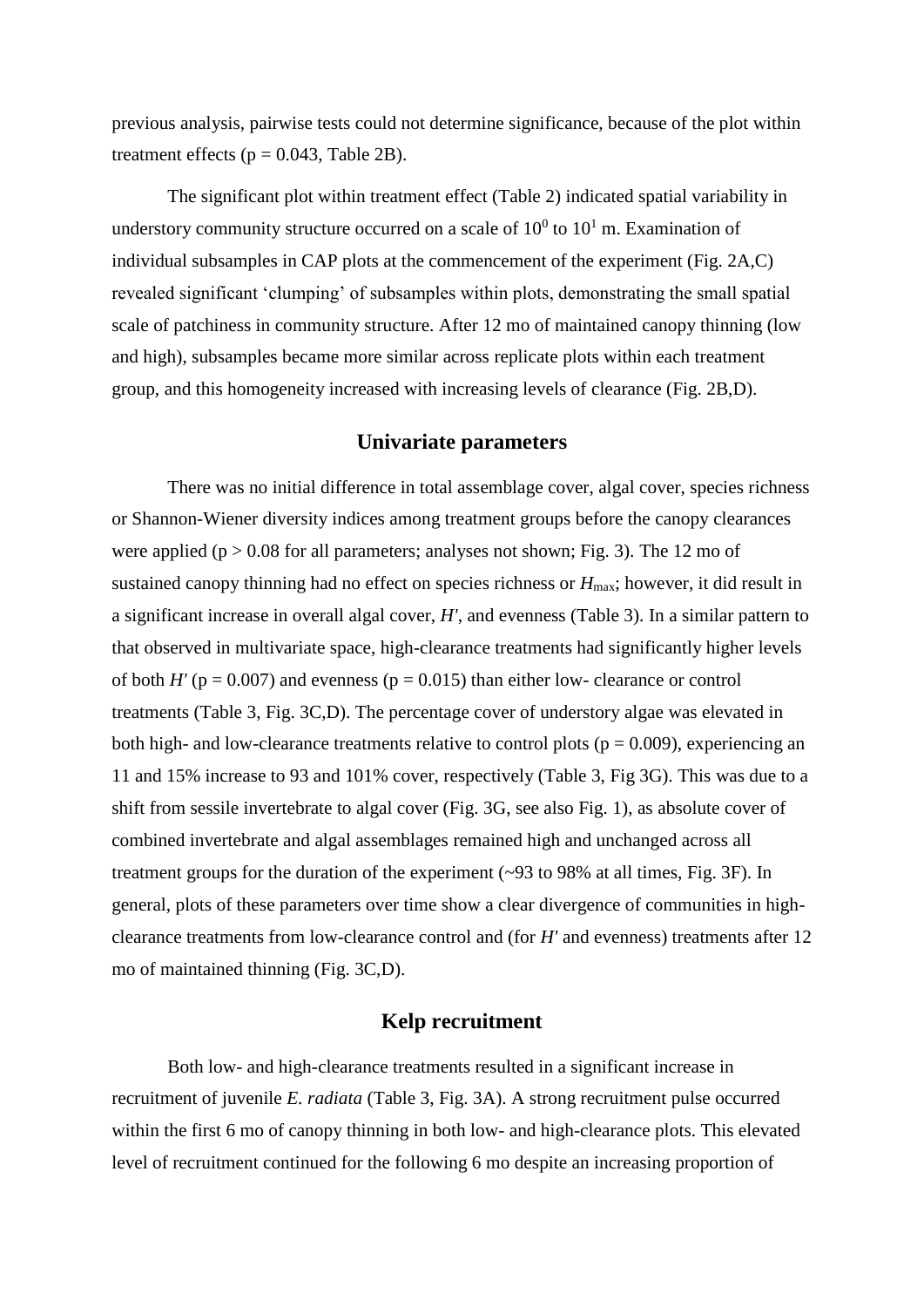these 'early' recruits being classified as adults at the time of the 12 mo surveys (Fig. 3A). The increased frequency of clearance of 'adult' *E. radiata* necessary to maintain canopy density at appropriate levels from 6 to 12 mo is further evidence for elevated recruitment (Fig. 4). Unlike whole community structure, there was no small-scale patchiness observed in *E. radiata* recruitment between plots (p *>* 0.3; Table 3), indicating that recruitment either occurred relatively homogenously on this spatial scale, or that any patchiness in recruitment was at too small  $(\leq 3 \text{ m})$  or too large  $(>10 \text{ s of m})$  a scale to be detected by our sampling.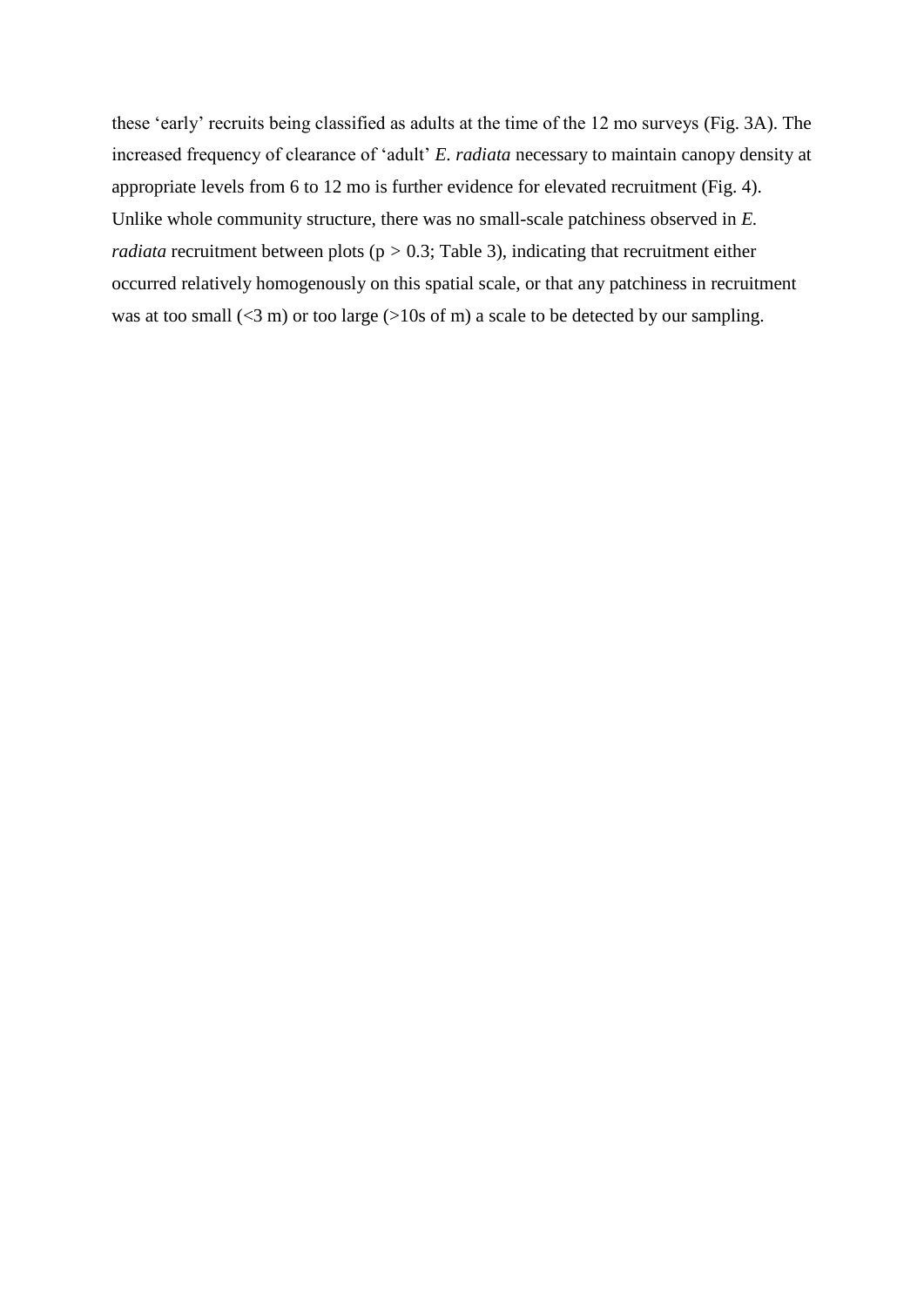#### **DISCUSSION**

# **Density-dependent effects of canopy reduction, and nonlinearities in community responses**

A reduction in the cover of *Ecklonia radiata* canopy resulted in significant changes in the structure of understory community assemblages, and elevated recruitment of kelp. The shift in overall community structure between cleared and control treatments was driven predominantly by an increase in filamentous and foliose algae such as *Hemineura frondosa*, *Halopteris* spp. and *Griffithsia elegans*; and a concomitant loss of sponges, bryozoans and encrusting and calcareous algae. Although high levels of patchiness occurred in understory communities on the scale of  $10^0$  to  $10^1$  m, analysis of individual species responses suggested that community structure typically varied little between control and low canopy-thinning treatments, with high (66%) levels of canopy thinning required to cause a significant change in the structure of understory assemblages.

Perhaps the most dramatic effect of macroalgal canopy on the understory environment occurs via shading, with estimates of light absorbance by kelp canopies ranging from ~75% (Edwards 1998) to >95% (Reed & Foster 1984, Kennelly 1989, Wernberg et al. 2005). Wernberg et al. (2005) demonstrated that kelp canopies reduce irradiance in a nonlinear manner, with irradiance decreasing up to a density of 2 sporophytes  $0.25 \text{ m}^{-2}$ , beyond which denser canopies caused no further reduction in light at the understory level. A similar nonlinear effect of *E. radiata* canopy density on understory irradiance occurs at our site, with photosynthetically active radiation (PAR) levels beneath the canopy subject to high levels of thinning (mean daily irradiance  $\pm$  SE of 2.17  $\pm$  0.16 and 0.50  $\pm$  0.03 mol photons m<sup>-2</sup> d<sup>-1</sup> for January and June, respectively); consistently greater than those beneath low clearance (1.04  $\pm$ 0.12 and  $0.32 \pm 0.19$  mol photons m<sup>-2</sup> d<sup>-1</sup>) and unmanipulated (0.84  $\pm$  0.12 and 0.34  $\pm$  0.02 mol photons  $m^{-2} d^{-1}$ ) canopy, which were indistinguishable and ~70% less than in areas completely cleared of kelp (7.44  $\pm$  0.43 and 0.75  $\pm$  0.04 mol photons m<sup>-2</sup> d<sup>-1</sup>; M. Tatsumi unpubl. data). A consequence of nonlinearities in the physical environment with varying levels of canopy cover may be nonlinearities in the response of understory communities. The fact that high levels of canopy thinning were required to effect significant change in the structure of understory assemblages suggests that, under low levels of canopy thinning, the density of the remaining canopy is sufficient to maintain a similar light (Gerard 1984, Reed &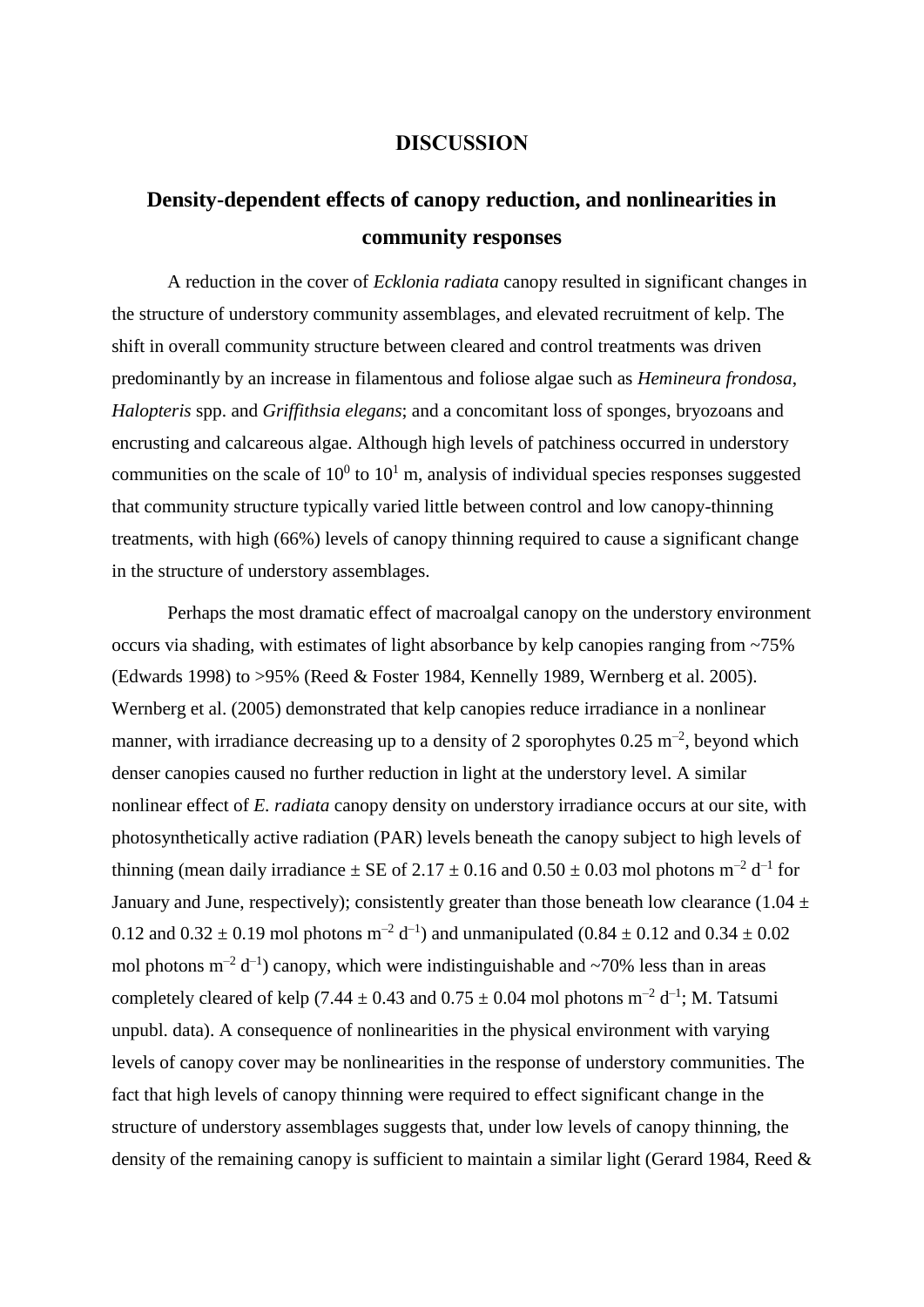Foster 1984, Irving et al. 2004, Wernberg et al. 2005), hydrodynamic (Kennelly 1989, Duggins et al. 1990, Connell 2003) and sediment (Eckman et al. 1989, Wernberg et al. 2005) environment to that beneath intact canopies.

It has yet to be determined (due to a paucity of studies on the effects of partial canopy removal) whether the reduction in kelp canopy required to effect a community-scale change depends on the proportion of existing canopy removed (i.e. relative change), or whether an absolute threshold of canopy cover exists below which understory assemblages will be affected. Regardless, the effects of kelp canopy removal is likely to depend on the initial density of adult kelp on a reef, which can be highly spatially variable (Schiel & Foster 1986, Kendrick et al. 1999) depending on local environmental factors (e.g. Wernberg & Thomsen 2005, Fowler-Walker et al. 2006). Indeed, encrusting coralline algae appear to be affected by kelp clearance in a nonlinear manner depending on the initial kelp density, with responses to experimental clearance occurring in different directions depending on the initial cover of kelp (Melville & Connell 2001). Moreover, the initial composition of understory assemblages likely also plays an important role in community-scale resistance to canopy perturbation. For example, Kennelly (1987b) found some understory species responded to a 25% thinning of canopy, while others were unaffected by canopy reductions less than 50%. Clearly, further research on the density-dependent effects of canopy thinning is required; however, in the context of predicted climate change-driven reductions in *E. radiata* canopy, it appears that the response of understory assemblages will depend strongly on the extent to which canopy is reduced, and thus on how well *E. radiata* can acclimate and adapt to a changing environment (Wernberg et al. 2010).

## **Effects of canopy loss on the diversity and structure of understory communities**

Natural disturbance to kelp forests or canopy clearance experiments have previously demonstrated large understory community-scale transformations (e.g. Kennelly & Underwood 1993, Melville & Connell 2001, Toohey et al. 2007, Wernberg et al. 2013). A frequently reported effect of canopy clearance is a dramatic increase in species richness that is thought to be due in increases in light and space resources (e.g. Kennelly 1989, Toohey et al. 2004, 2007, Wernberg et al. 2005). While we observed an increase in diversity (Shannon-Wiener *H'* index) after 12 mo of high-level canopy thinning, this was driven primarily by a reduction in abundance of dominant taxa rather than increased richness. Specifically, a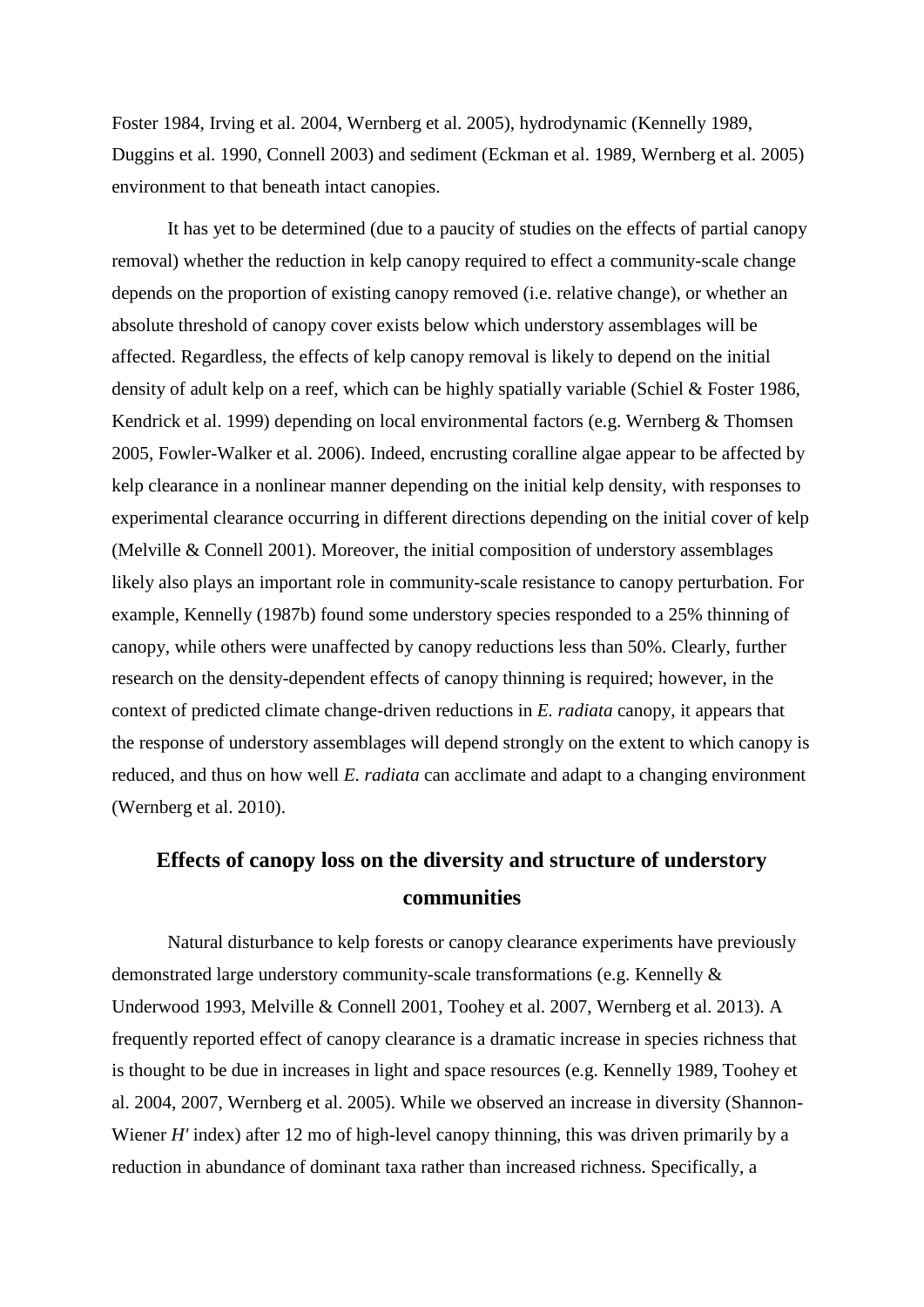reduction in cover of sessile invertebrates and encrusting algae (which were abundant at the start of the experiment) increased the evenness of the community without affecting species richness. We cannot isolate whether this assemblage shift was driven by a decrease in sessile invertebrates and encrusting algae because the loss of canopy created an unfavourable environment for these taxa, or by the competitive dominance of foliose algal species upon release of light and space resources. Wernberg et al. (2013) suggest a combination of both these effects, proposing that a reduction in kelp canopy facilitates proliferation of understory algae but also causes a decline in encrusting invertebrates that are associated with kelp (see also Wernberg & Connell 2008).

The marked decrease in the abundance of sessile invertebrates and encrusting red algae with increasing levels of *E. radiata* canopy thinning are consistent with the observations of Kennelly (1989) and Wernberg & Connell (2008). In the present study, the abundant encrusting algae *Sonderopelta coriacea* decreased with increasing canopy loss similar to the declines in *Peyssonelia* spp. observed by Kennelly (1989). These taxa are structurally and functionally very similar, and species in this family often co-occur in shaded environments on the reef matrix due to their obligate low light requirements (Häder et al. 1998). Similarly, many sponges host photosynthetic symbionts which are sensitive to elevated light levels (Lemloh et al. 2009). Kelp canopies are known to reduce sedimentation on understory communities by trapping sediment 'rain' and scouring sediment from the substrata (Kennelly 1989, Wernberg et al. 2005). Organisms that we observed to decline following canopy clearance (particularly the filter-feeding bryozoans and ascidians) may be susceptible to a synergy of increased sediment loading and light, as the end stage of many invertebrate larvae is photonegative (Thorson 1964) and their developmental success is reduced by sedimentation (Irving & Connell 2002). While Connell (2003) demonstrated that the negative effects of macroalgal canopy abrasion can outweigh the positive effects of reduced light and sedimentation for sessile invertebrates, we found invertebrate assemblages to be a dominant (>25% cover) component of communities beneath unmanipulated canopy, and their observed decline (to  $\langle 10\% \text{ cover} \rangle$  under high levels of canopy thinning suggests a climate-driven loss of canopy will likely reduce the abundance and biodiversity of these taxa.

### **Relative stability of understory communities**

A previous study across multiple sites in this region reported no significant change in understory community structure following *E. radiata* canopy clearance (Edgar et al. 2004).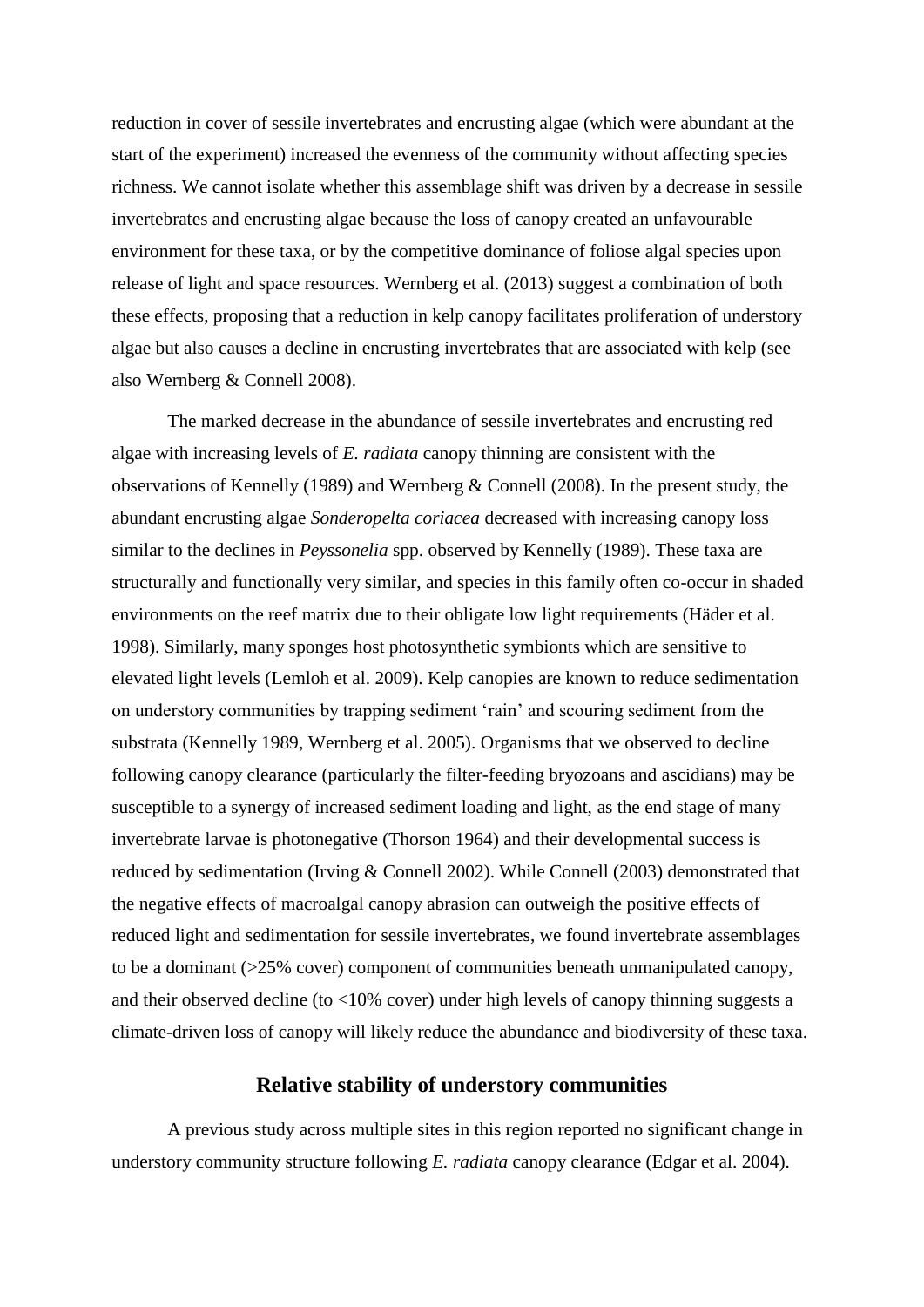The authors proposed that the lack of community-scale responses may be due to the high diversity and density of understory species; both of which were similar to values observed in our experiment. Given the magnitude of community-scale changes following canopy reduction reported elsewhere (often a halving of species richness or a complete shift from foliose- to encrusting coralline algae-dominated communities; Melville & Connell 2001), the shifts we observed here were relatively modest. As proposed by Edgar et al. (2004), the apparent stability of assemblages in southeastern Tasmania may be driven (at least in part) by high diversity, which is known to enhance community resistance to perturbation and recovery from disturbance (e.g. Johnson et al. 1996, Tilman 1996, Aquilino & Stachowicz 2012). Indeed, the high species richness of 12 to 16 species  $0.25 \text{ m}^{-2}$  quadrat in the present study is similar to that reported by Sánchez & Fernández (2005) on intertidal assemblages in Spain and by Toohey et al. (2007) in Western Australia, and is typical of the speciose nature of reef systems around southern Australia (Bolton 1994, Kerswell 2006). Although we observed only subtle community-level changes following canopy reduction, they were important nonetheless and contrast with the absence of community effects observed by Edgar et al. (2004). This may be due to the depth of our study site  $(\sim 10 \text{ m})$  where sponges and bryozoans were an abundant (13.3 and 13.7% of initial plot cover, respectively) component of assemblages and strongly influential in separating the structure of communities beneath thinned vs. unmanipulated canopy, whereas sessile invertebrates are less abundant at 3 to 6 m and were not recorded by Edgar et al. (2004). Furthermore, only administering a single clearance treatment (100% canopy loss) once at the commencement of the experiment may not allow relaxation of *E. radiata* competitive-dominance, thereby reducing the opportunity for understory species to utilise available light resources (Dayton 1985, Kennelly 1987b).

# **Importance of biogeography, scale, and localised patchiness in determining the effects of canopy thinning**

Recent work by Wernberg et al. (2013) reports on changes in community assemblages following an opportunistic thinning of *E. radiata* canopy resulting from an extreme warming event in Western Australia (WA). Loss of kelp canopy in this context appeared to represent an irreversible change, and Wernberg et al. (2013) reported a dramatic shift to an ecologically depauperate state of simple algal turf mats. Russell & Connell (2005) also observed a similar response in South Australia (SA) with a proliferation of turf-forming algae in the absence of *E. radiata* canopy, although they linked the final composition of algal assemblages to an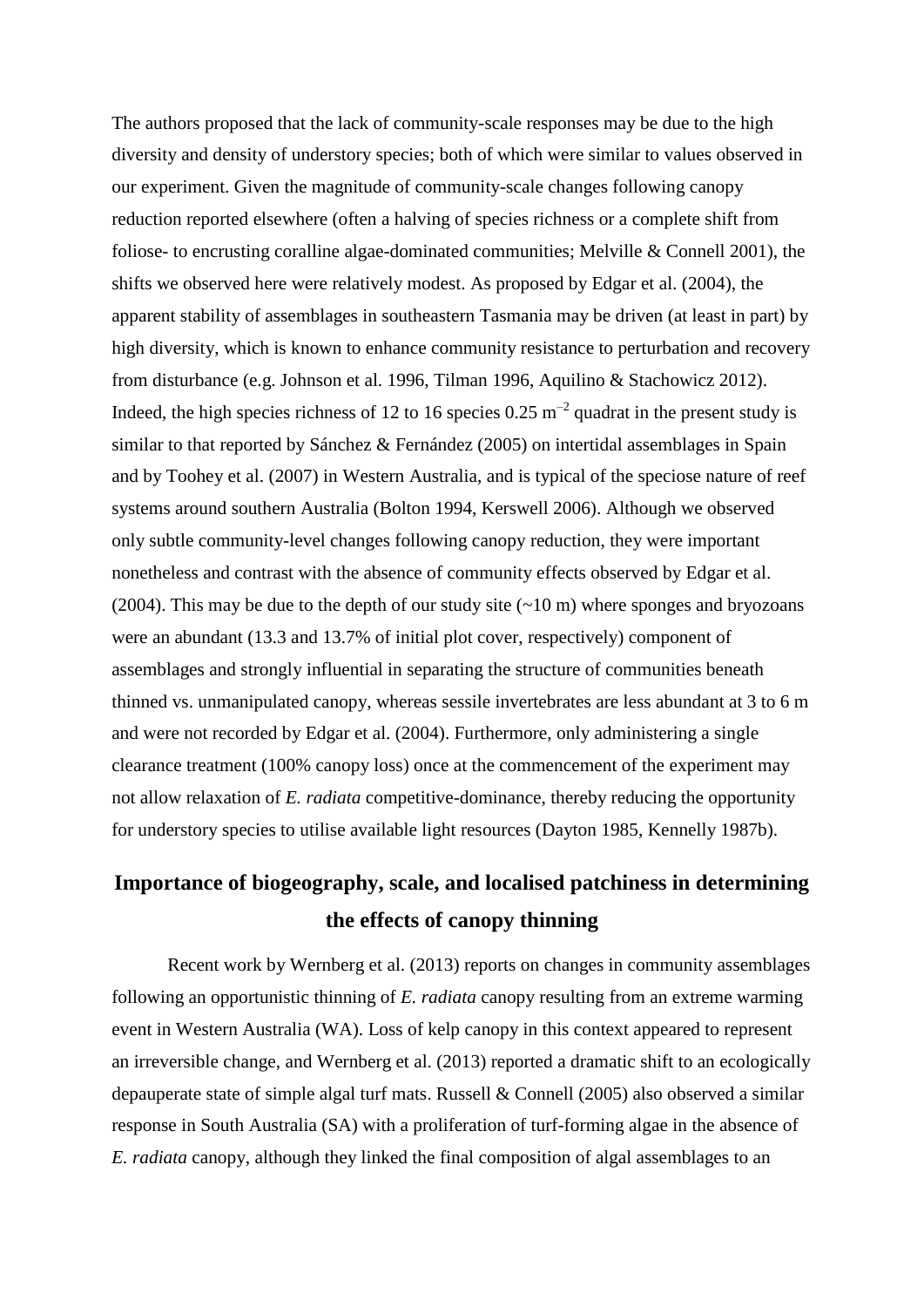interaction between nutrient levels and the presence of grazers. In these systems, the establishment of turfs facilitated by canopy loss effectively excludes all other species by inhibiting the further recruitment of canopy-formers (Kennelly 1987b, Russell & Connell 2005). However, dense turf mats do not appear to develop following canopy removal in eastern Tasmania (Edgar et al. 2004, Valentine & Johnson 2005) in the same manner as occurs in WA and SA, highlighting the importance of biogeographic context in determining community responses to canopy loss. The shifts in community structure we observed are likely to be conservative in that they represent a response to manipulation of a single species in the community matrix, whereas multiple understory species are likely to be directly affected by climate change via warming water temperatures in addition to the indirect effects of canopy loss (which may act synergistically). In this sense, the observations of Wernberg et al. (2013) are particularly important because they provide observations on multiple species affected by a warming event. However, it is also important to note that many of these species were on the threshold of their physiological tolerance and hence caution must be exercised in extrapolating the observed effects to higher latitudes away from range margins.

The scale of canopy clearance is an important factor determining the nature of detectable community responses (Kennelly & Underwood 1993, Kendrick 1994, Emmerson & Collings 1998). For example, larger clearances involve a greater proportion of the total pool of available species and are more likely to detect changes in communities at the reef scale, but most studies focus on relatively small (several  $m<sup>2</sup>$ ) areas of clearance (e.g. Kennelly & Underwood 1993, Emmerson & Collings 1998, Sánchez & Fernández 2005), as this is a common size of naturally-occurring clearances caused by storms or grazers. In the context of long-term climate change, canopy thinning would be expected to occur over 10s to 100s of km, but ongoing maintenance of experimental treatments at this scale is clearly unfeasible. Importantly, we were able to detect patchiness within communities at the scale of  $10^0$  to  $10^1$ m, with quadrats within plots sharing more similar community structure than those in adjacent plots. A similar effect was reported by Kendrick et al. (2004) and Toohey et al. (2007), and may be due to variability in the scale of disturbances (e.g. selective removal of individual plants by grazers vs. extensive canopy denudation in storm events), timing of disturbances in relation to phenology and spatial extent of spore dispersal (Dayton 1985). Although the reef we selected for this study was relatively homogenous, differences in the size of boulders and degree of shading would cause microhabitat heterogeneity (e.g. in local hydrodynamics and the light environment) among plots. However, this patchiness appears not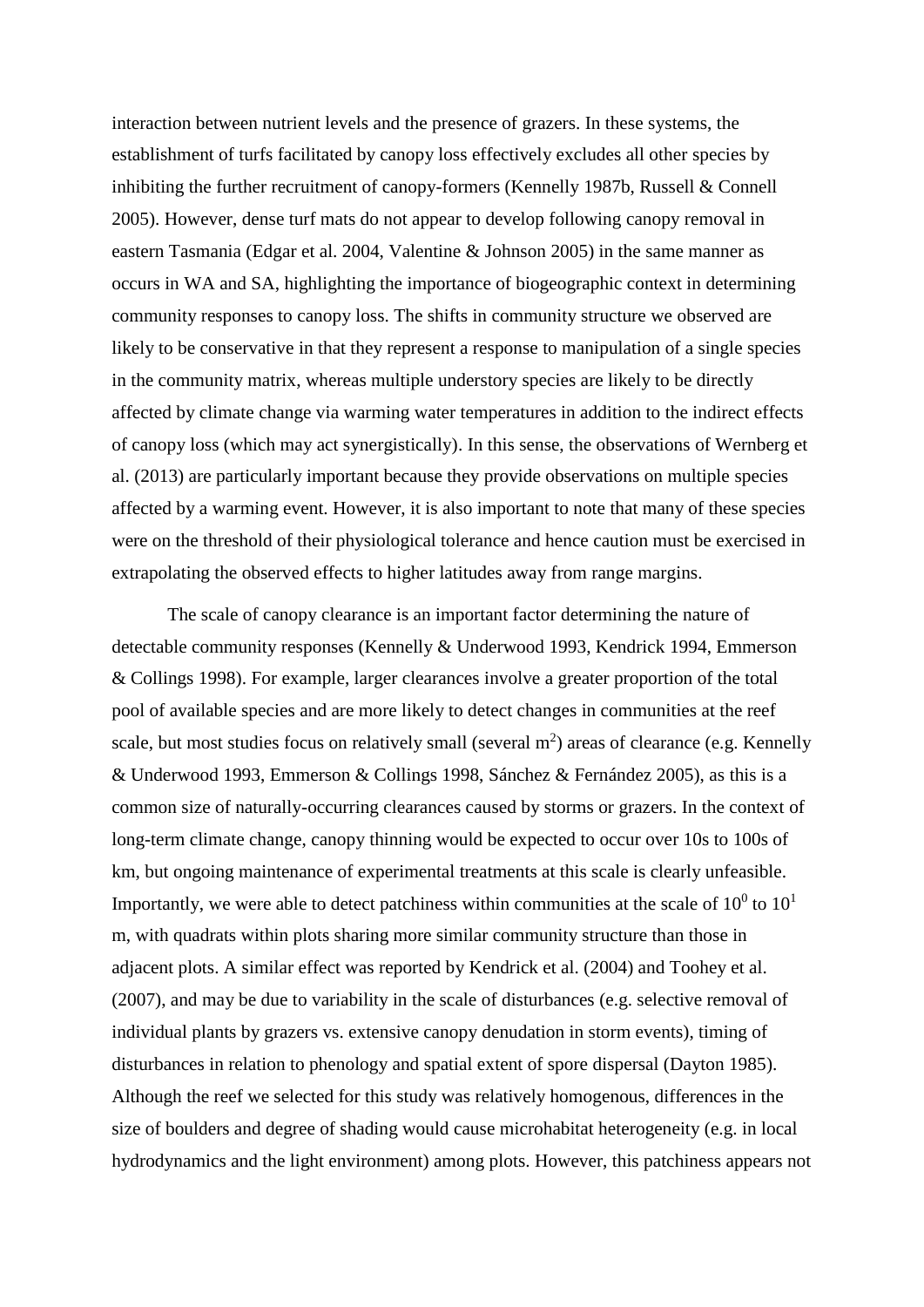to alter the nature of the community response to canopy thinning, and the thinning itself actually homogenises this spatial variability. Thus, canopy thinning appears to reduce smallscale patchiness in community structure at the 'plot' scale, effectively removing the effects of past disturbance history.

The ecological responses of communities to canopy removal will not necessarily be geographically consistent, as demonstrated by the varying responses of understorey assemblages to total canopy removal experiments in southern Chile and the North Pacific (Santelices & Ojeda 1984). Moreover, the effects of canopy clearance are likely to depend on the identity of the dominant canopy-forming species in a region, as this influences the initial composition of understory assemblages (e.g. see differences in assemblage composition between Reed & Foster 1984, Santelices & Ojeda 1984, Kennelly 1987b, Kendrick et al. 1999, Clark et al. 2004, Araújo et al. 2012). The treatments applied in this study were not spatially replicated across multiple sites, as the degree of within-site replication and fine scale at which we assessed understory assemblages made replication across multiple sites and/or regions unfeasible. Edgar et al. (2004) identified this issue of scaling and applied a broad level of spatial replication (over 50 km) to their *E. radiata* canopy manipulation study, and found that variation in macroalgal assemblages between sites was much greater than that associated with experimental treatments, and that the nature of canopy clearance effects had a minimal, but spatially consistent effect. Moreover, Kennelly & Underwood (1993) demonstrated geographic consistencies in the effects of *E. radiata* canopy disturbance on understory community structure in New South Wales across a range of different spatial scales. Thus, while we recognise that a lack of site replication does restrict the general applicability of results obtained here and that caution must be exercised in extrapolating results to other regions dominated by *E. radiata* (or indeed other canopy forming species), the patterns we observed are unlikely to be unique to southeastern Australia. Clearly, spatial replication of sustained 'pressure'-type (partial) canopy clearance experiments is required across a broad geographic scale, and we recommend the development of standardised methodology to assist with comparing the outcomes of such studies.

### **Effects of canopy removal on kelp recruitment**

The high recruitment by *E. radiata* following a reduction in canopy cover supports the findings of previous studies on *E. radiata* and other kelp (e.g. Johnson & Mann 1988, Kennelly & Underwood 1993, Kendrick 1994, Emmerson & Collings 1998). In general,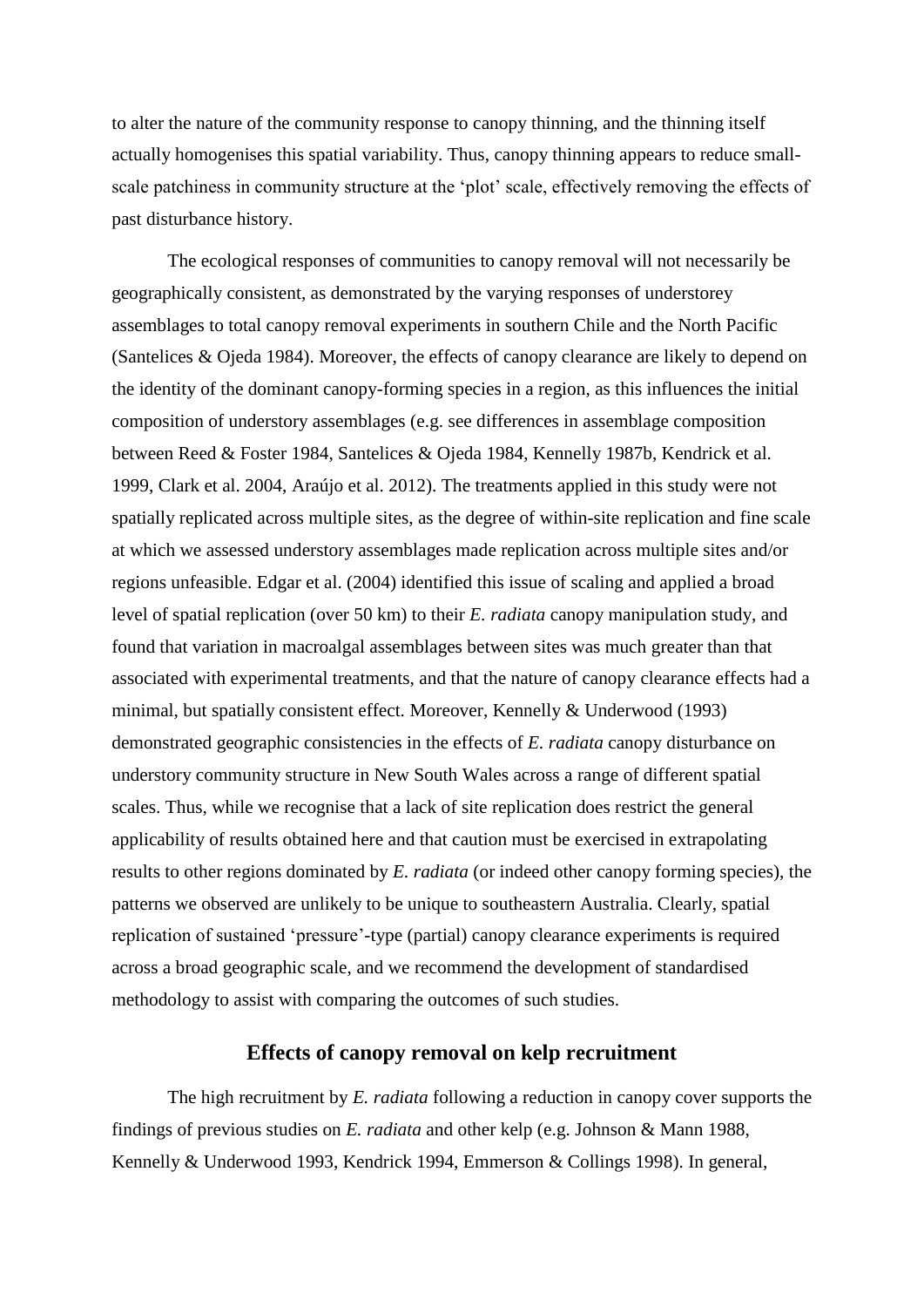canopy removal is associated with enhanced survival, settlement and growth of recruits, but the timing of clearances (both seasonal and in relation to species phenology) has been highlighted as important in influencing survival of new recruits (Kennelly 1987a, Kennelly & Underwood 1993). We observed elevated levels of recruitment throughout both summer and winter, and although plots contained a dense foliose-dominated understory, these assemblages did not appear to inhibit growth of *E. radiata* sporophytes in the same manner as turfing algae (Emmerson & Collings 1998, Russell & Connell 2005).

The enhanced kelp recruitment we observed may have been due to increased settlement success, or recruits may have been present prior to canopy manipulations (as dormant/seed bank stages) and simply experienced rapid growth upon opening of canopy gaps. Regardless, it suggests that the competitive ability of juvenile *E. radiata* when light resources are released may be particularly strong in southeastern Tasmania, potentially as a compensatory mechanism to facilitate growth in a low light climate. While Valentine & Johnson (2005) observed very little recovery of *E. radiata* in eastern Tasmania following removal of a competitively dominant invasive kelp, their site was characterised by high sediment loading which is known to inhibit recruitment success (Devinny & Volse 1978, Eriksson & Johansson 2003). Here, we observed a proliferation of juvenile *E. radiata* at both levels of clearance, indicating that a small reduction in canopy cover is sufficient to allow large increases in zoospore settlement and/or gametophytic growth, or possibly a release of microscopic stages from developmental dormancy that can occur when conditions are unfavourable for growth (e.g. Hoffmann & Santelices 1991, Carney & Edwards 2006, 2010). This finding does not necessarily imply equal or greater recruitment under scenarios of total canopy clearance, as environmental conditions in the absence of canopy (high light and sedimentation, reduced hydrodynamic dampening) can be unfavourable for seaweed recruitment (Wernberg & Connell 2008). Moreover, canopy clearance may indirectly affect kelp recruitment by altering the abundance of invertebrate grazers (positively or negatively; see Konar & Estes 2003, Christie et al. 2009), which can have complex effects on kelp microscopic stages and recruitment success (e.g. Henríquez et al. 2011). Finally, total canopy loss may result in proliferation of turf-forming algae in place of diverse foliose-dominated communities (although this may depend on biogeography, as previously discussed), which can strongly negatively affect growth and/or settlement success of microscopic stages (Emmerson & Collings 1998, Russell & Connell 2005).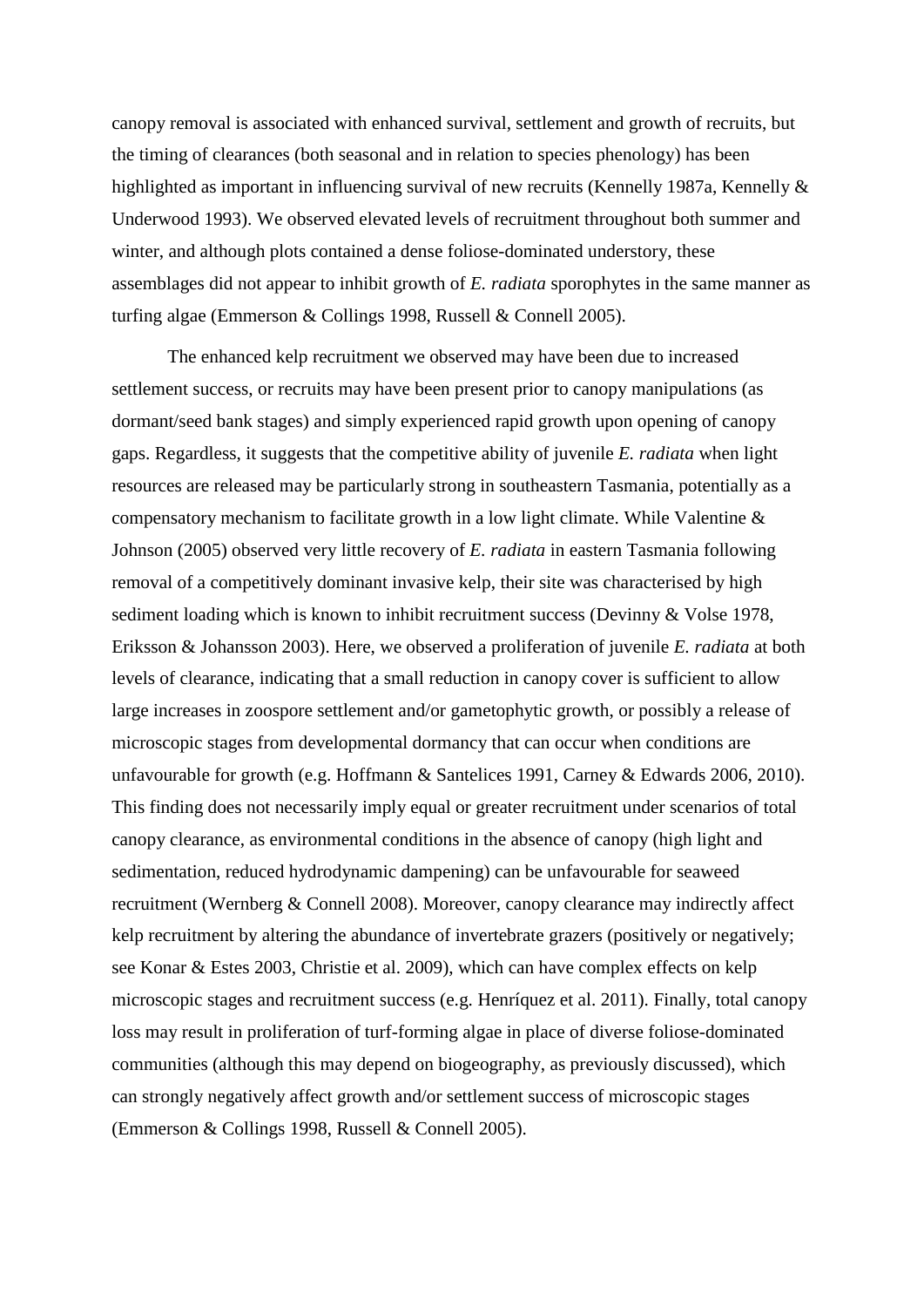#### **CONCLUSIONS**

We have demonstrated that a reduction in cover of *Ecklonia radiata* canopy causes subtle but important changes to the structure of understory community assemblages. If future climate change causes significant thinning of the *E. radiata* canopy, understory communities may shift towards a more foliose, algal-dominated state with fewer sponges, bryozoans and encrusting/calcareous red algae. Moreover, we have shown that the understory communities associated with *E. radiata* vary in a density-dependent and nonlinear manner. However, the specific way in which a community will respond to canopy thinning is likely to depend on the initial composition of the community (including the individual species' physiological tolerances to elevated light and sediment), the biogeographic context of the system, and the extent of canopy thinning. Given the high species diversity and spatial coverage of assemblages documented in this study, we suggest that community assemblages beneath monospecific *E. radiata* stands in southeastern Tasmania are very resistant to external perturbations. Future work should focus on spatial replication of sustained canopy thinning across the latitudinal range of *E. radiata*, and examining the effects of varying levels of canopy reduction to identify potential critical thresholds of canopy loss and nonlinearities in community responses.

*Acknowledgements.* We thank C. Mabin, S. Talbot, M. Tatsumi, J. Randall and I. Jermyn for their assistance in the field. We are grateful for the assistance in floral identification received from C. Sanderson and F. Scott. This research was supported by funds awarded to C.R.J. and J.T.W. from the Australian Research Council. E.B.F. was supported by the UTAS PhD program and received scholarship support from the Institute for Marine and Antarctic Studies, University of Tasmania.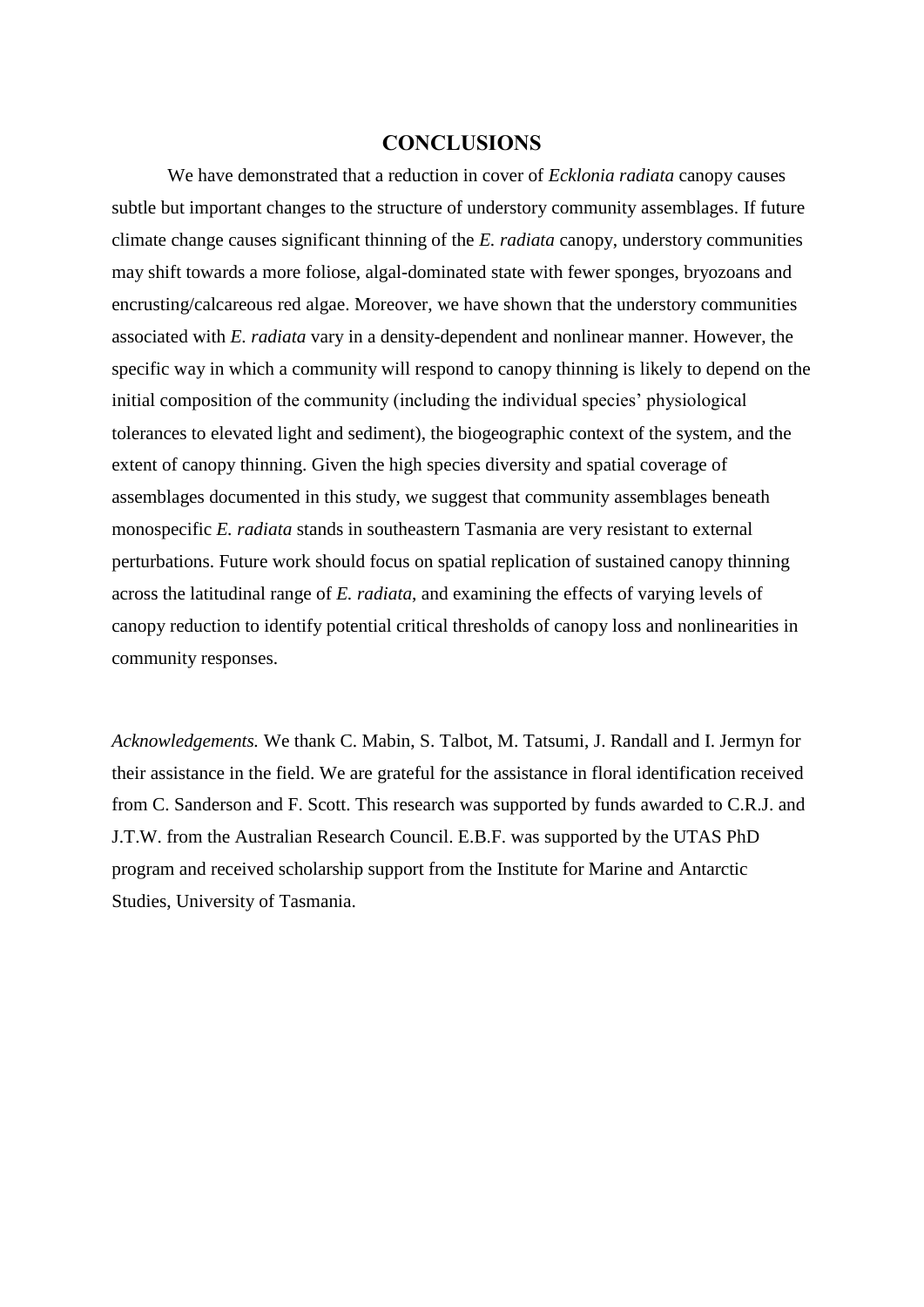### LITERATURE CITED

- Andrew NL, Worthington DG, Brett PA, Bentley N, Chick RC, Blount C (1998) Interactions between the abalone fishery and sea urchins in New South Wales. NSW Fisheries Final Report Series No. 12, NSW Fisheries Research Institute, Cronulla
- Aquilino KM, Stachowicz JJ (2012) Seaweed richness and herbivory increase rate of community recovery from disturbance. Ecology 93:879–890
- Araújo R, Sousa-Pinto I, Serrão EA, Åberg P (2012) Recovery after trampling disturbance in a canopy-forming seaweed population. Mar Biol 159:697–707
- Bolton JJ (1994) Global seaweed diversity: patterns and anomalies. Bot Mar 37:241–245
- Cai W (2006) Antarctic ozone depletion causes an intensification of the Southern Ocean super-gyre circulation. Geophys Res Lett 33:L03712
- Carney LT, Edwards MS (2006) Cryptic processes in the sea: a review of delayed development in the microscopic life stages of marine macroalgae. Algae 21:161–168
- Carney LT, Edwards MS (2010) Role of nutrient fluctuations and delayed development in gametophyte reproduction by *Macrocystis pyrifera* (Phaeophyceae) in Southern California. J Phycol 46:987–996
- Christie H, Norderhaug KM, Frederiksen S (2009) Macrophytes as habitat for fauna. Mar Ecol Prog Ser 396:221–233
- Clark RP, Edwards MS, Foster MS (2004) Effects of shade from multiple kelp canopies on an understory algal assemblage. Mar Ecol Prog Ser 267:107–119 [doi:10.3354/meps267107](http://dx.doi.org/10.3354/meps267107)
- Clarke KR (1993) Non-parametric multivariate analyses of changes in community structure. Aust J Ecol 18:117–143
- Connell SD (2003) Negative effects overpower the positive of kelp to exclude invertebrates from the understorey community. Oecologia 137:97–103
- Dayton P (1985) Ecology of kelp communities. Annu Rev Ecol Syst 16:215–245
- Dayton PK, Tegner MJ (1984) Catastrophic storms, El Niño, and patch stability in a Southern California kelp community. Science 224:283–285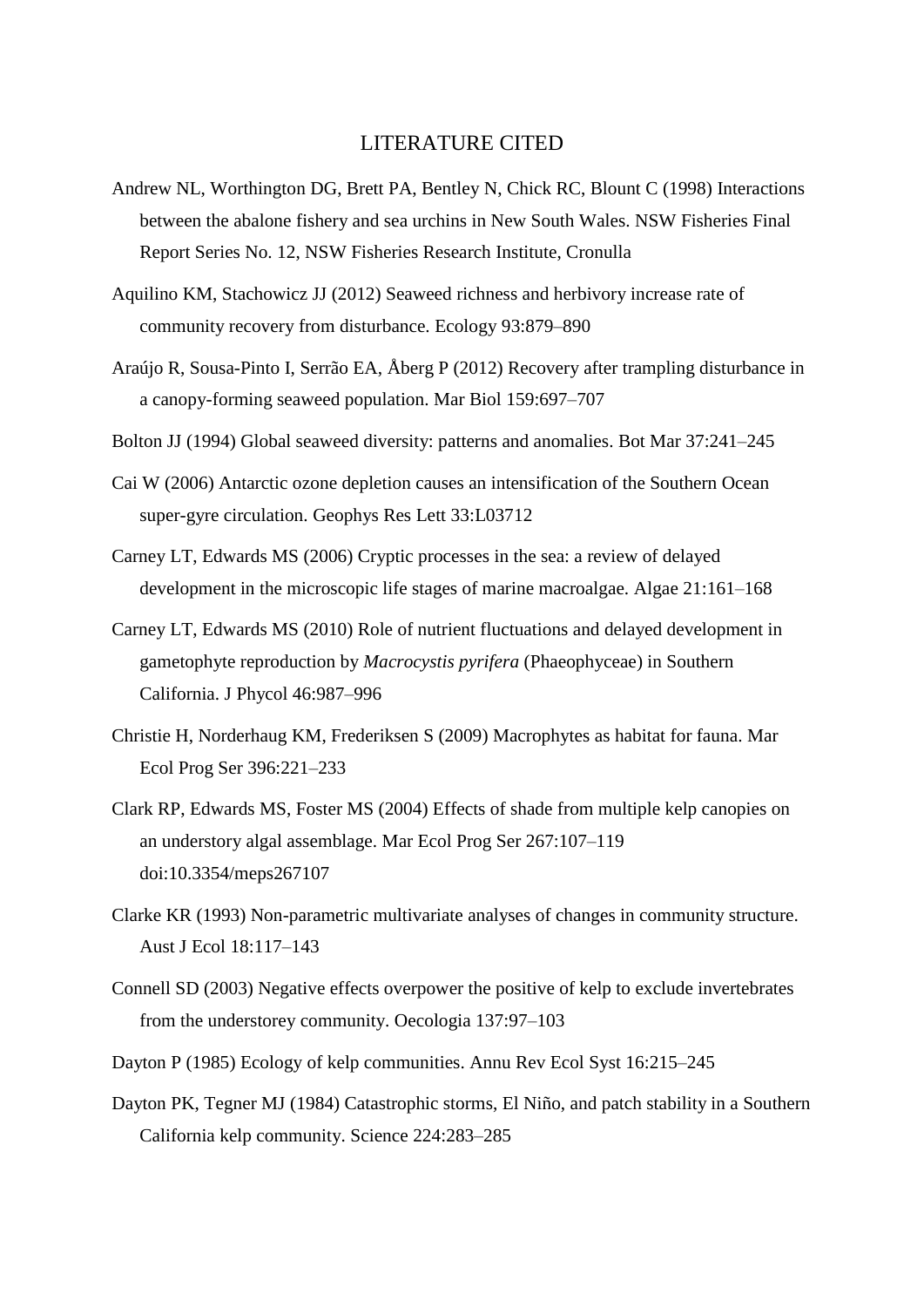- Dayton PK, Tegner MJ, Parnell PE, Edwards PB (1992) Temporal and spatial patterns of disturbance and recovery in a kelp forest community. Ecol Monogr 62:421–445
- Devinny JS, Volse LA (1978) Effects of sediments on the development of *Macrocystis pyrifera* gametophytes. Mar Biol 48:343–348
- Draper N, Smith H (1998) Applied regression analysis, 3rd edn. Wiley, New York, NY
- Duggins D, Eckman J, Sewell A (1990) Ecology of understory kelp environments. II. Effects of kelps on recruitment of benthic invertebrates. J Exp Mar Biol Ecol 143:27–45
- Eckman JE, Duggins DO, Sewell AT (1989) Ecology of understory kelp environments. I. Effects of kelps on flow and particle transport near the bottom. J Exp Mar Biol Ecol 129:173–187
- Edgar GJ, Barrett NS, Morton AJ, Samson CR (2004) Effects of algal canopy clearance on plant, fish and macroinvertebrate communities on eastern Tasmanian reefs. J Exp Mar Biol Ecol 312:67–87
- Edwards MS (1998) Effects of long-term kelp canopy exclusion on the abundance of the annual alga *Desmarestia ligulata* (Light F). J Exp Mar Biol Ecol 228:309–326
- Emmerson LM, Collings GJ (1998) Macroalgal recruitment in artificially disturbed areas: interactive effects of temporal and spatial scale. Mar Freshw Res 49:541–546
- Eriksson BK, Johansson G (2003) Sedimentation reduces recruitment success of *Fucus vesiculosus* (Phaeophyceae) in the Baltic Sea. Eur J Phycol 38:217–222
- Fowler-Walker MJ, Wernberg T, Connell SD (2006) Differences in kelp morphology between wave sheltered and exposed localities: morphologically plastic or fixed traits? Mar Biol 148:755–767
- Gerard VA (1984) The light environment in a giant kelp forest: influence of *Macrocystis pyrifera* on spatial and temporal variability. Mar Biol 84:189–195
- Goodsell PJ, Connell SD (2005) Disturbance initiates diversity in recruitment of canopyforming algae: interactive effects of canopy-thinning and substratum availability. Phycologia 44:632–639
- Häder DP, Porst M, Santas R (1998) Photoinhibition by solar radiation in the Mediterranean alga *Peyssonnelia squamata* measured on site. Plant Ecol 139:167–175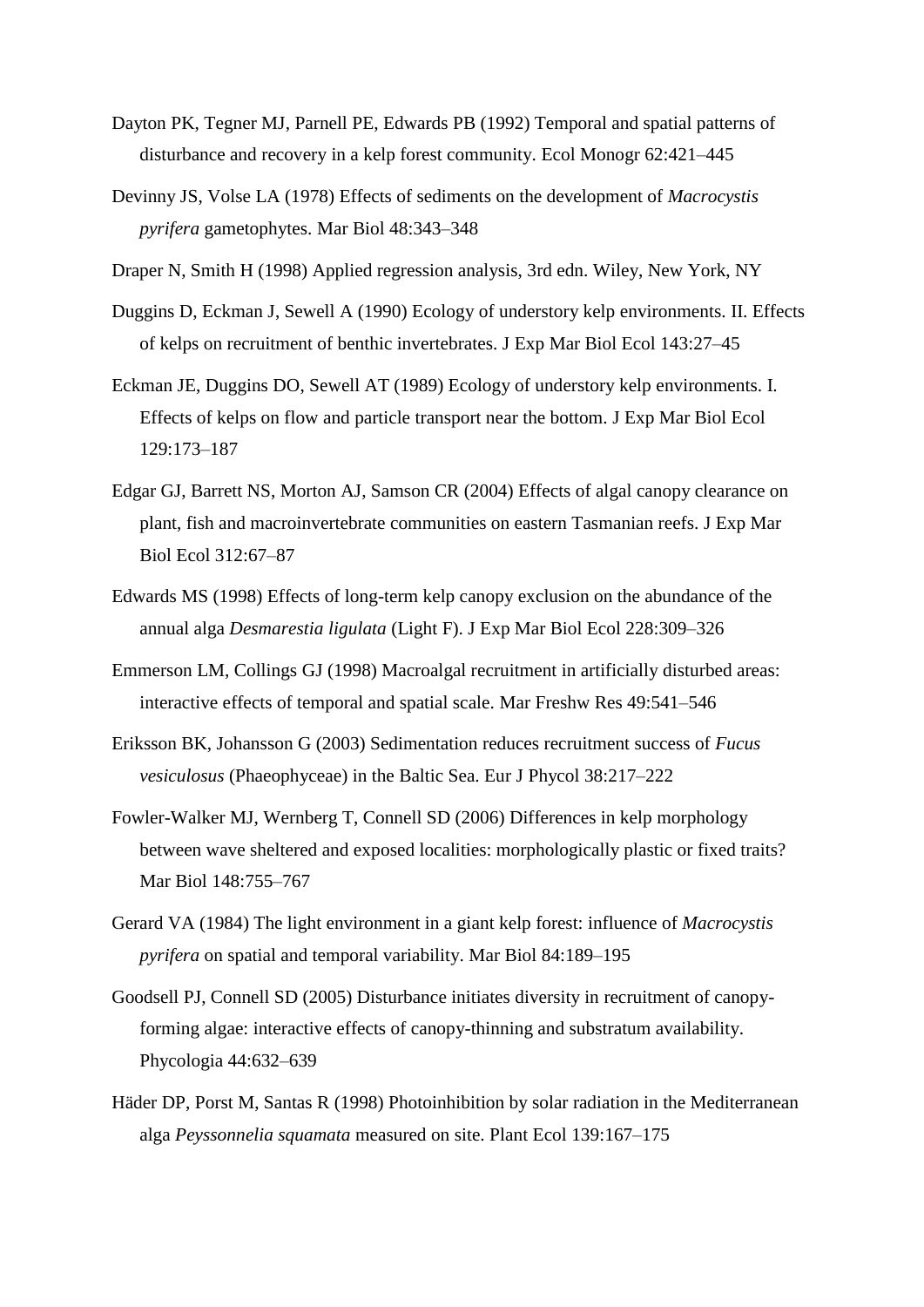- Hatcher BG, Kirkman H, Wood WF (1987) Growth of the kelp *Ecklonia radiata* near the northern limit of its range in Western Australia. Mar Biol 95:63–73
- Henríquez LA, Buschmann AH, Maldonado MA, Graham MH, Hernández-González MC, Pereda SV, Bobadilla MI (2011) Grazing on giant kelp microscopic phases and the recruitment success of annual populations of *Macrocystis pyrifera* (Laminariales, Phaeophyta) in southern Chile. J Phycol 47:252–258
- Hoffmann AJ, Santelices B (1991) Banks of algal microscopic forms: hypotheses on their functioning and comparisons with seed banks. Mar Ecol Prog Ser 79:185–194
- Irving AD, Connell SD (2002) Sedimentation and light penetration interact to maintain heterogeneity of subtidal habitats: algal versus invertebrate dominated assemblages. Mar Ecol Prog Ser 245:83–91
- Irving AD, Connell SD, Elsdon TS (2004) Effects of kelp canopies on bleaching and photosynthetic activity of encrusting coralline algae. J Exp Mar Biol Ecol 310:1–12
- Johnson CR, Mann KH (1988) Diversity, patterns of adaptation, and stability of Nova Scotian kelp beds. Ecol Monogr 58:129–154
- Johnson CR, Mann KH (1993) Rapid succession in subtidal understorey seaweeds during recovery from overgrazing by sea urchins in eastern Canada. Bot Mar 36:63–77
- Johnson KH, Vogt KA, Clark HJ, Schmitz OJ, Vogt DJ (1996) Biodiversity and the productivity and stability of ecosystems. Trends Ecol Evol 11:372–377
- Kendrick GA (1994) Effects of propagule settlement density and adult canopy on survival of recruits of *Sargassum* spp. (Sargassaceae: Phaeophyta). Mar Ecol Prog Ser 103:129–140
- Kendrick GA, Lavery PS, Philips JC (1999) Influence of *Ecklonia radiata* kelp canopy structure on macro-algal assemblages in Marmion Lagoon, Western Australia. Hydrobiologia 398/399:275–283
- Kendrick G, Harvey E, Wernberg T, Harman N, Goldberg N (2004) The role of disturbance in maintaining diversity of benthic macroalgal assemblages in southwestern Australia. Jap J Phycol 52(Suppl):5–9
- Kennelly SJ (1987a) Physical disturbances in an Australian kelp community. I. Temporal effects. Mar Ecol Prog Ser 40:145–153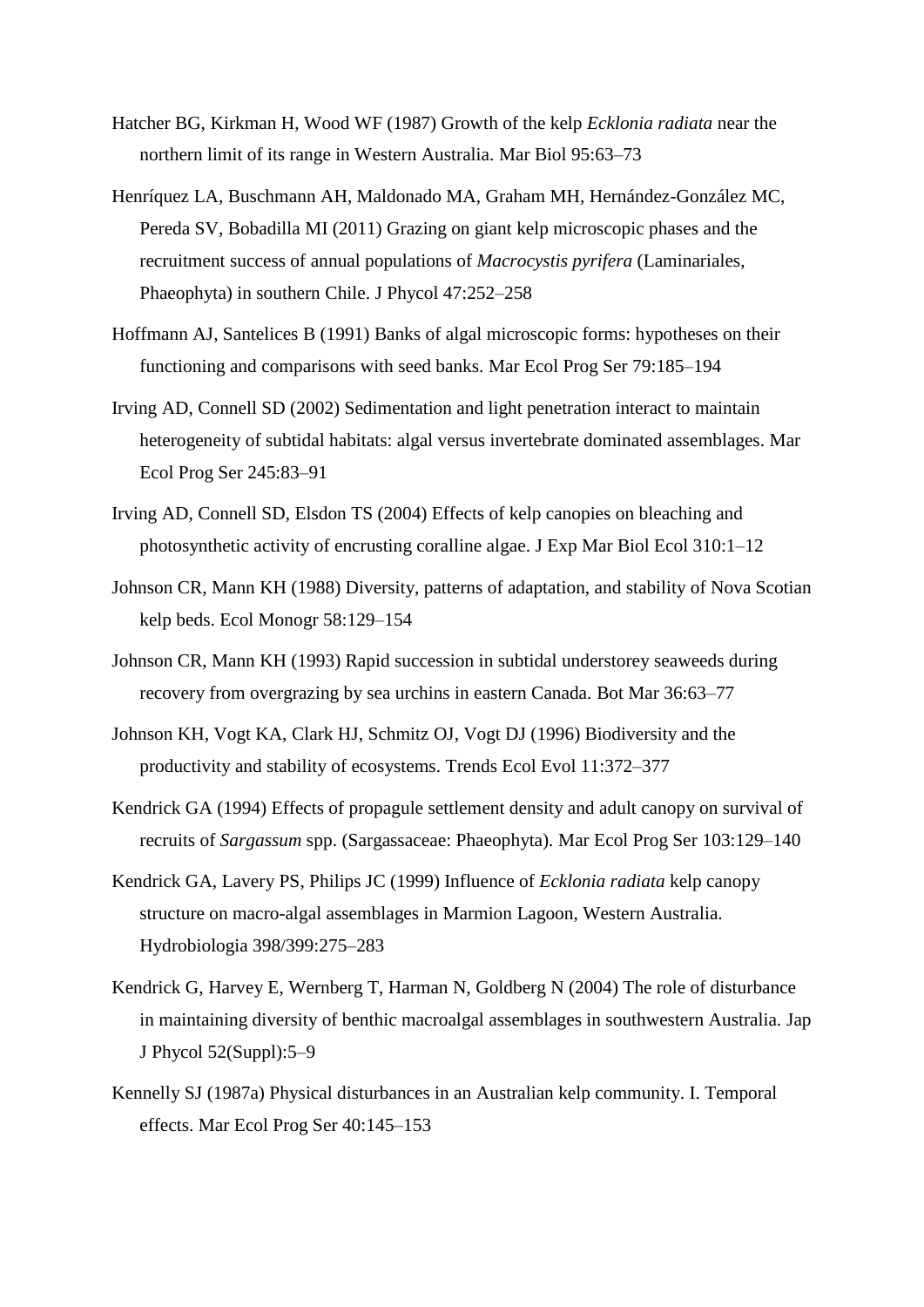- Kennelly SJ (1987b) Physical disturbances in an Australian kelp community. II. Effects on understorey species due to differences in kelp cover. Mar Ecol Prog Ser 40:155–165
- Kennelly SJ (1989) Effects of kelp canopies on understorey species due to shade and scour. Mar Ecol Prog Ser 50:215–224
- Kennelly SJ, Underwood AJ (1993) Geographic consistencies of effects of experimental physical disturbance on understorey species in sublittoral kelp forests in central New South Wales. J Exp Mar Biol Ecol 168:35–58
- Kerswell AP (2006) Global biodiversity patterns of benthic marine algae. Ecology 87:2479– 2488
- Konar B, Estes JA (2003) The stability of boundary regions between kelp beds and deforested areas. Ecology 84:174–185
- Lemloh ML, Fromont J, Brümmer F, Usher K (2009) Diversity and abundance of photosynthetic sponges in temperate Western Australia. BMC Ecol 9:4
- Ling SD (2008) Range expansion of a habitat-modifying species leads to loss of taxonomic diversity: a new and impoverished reef state. Oecologia 156:883–894
- Lough J, Gupta AS, Hobday AJ (2012) Temperature. In: Poloczanska ES, Hobday AJ, Richardson AJ (eds) Marine climate change in Australia: impacts and adaptation responses: 2012 report card. CSIRO Climate Adaptation Flagship, Brisbane, p 1–25
- Mabin CJ, Gribben P, Fischer AM, Wright JT (2013) Variation in the morphology, reproduction and development of the habitat-forming kelp *Ecklonia radiata* with changing temperature and nutrients. Mar Ecol Prog Ser 483:117–131
- Melville AJ, Connell SD (2001) Experimental effects of kelp canopies on subtidal coralline algae. Austral Ecol 26:102–108
- Mohring MB, Kendrick GA, Wernberg T, Rule MJ, Vanderklift MA (2013) Environmental influences on kelp performance across the reproductive period: An ecological trade-off between gametophyte survival and growth? PLoS ONE 8:e65310
- Molles M, Cahill F (1999) Ecology: concepts and applications. WCB/McGraw-Hill, Dubuque, IA
- Poloczanska ES, Brown CJ, Sydeman WJ, Kiessling W and others (2013) Global imprint of climate change on marine life. Nat Clim Change 3:919–925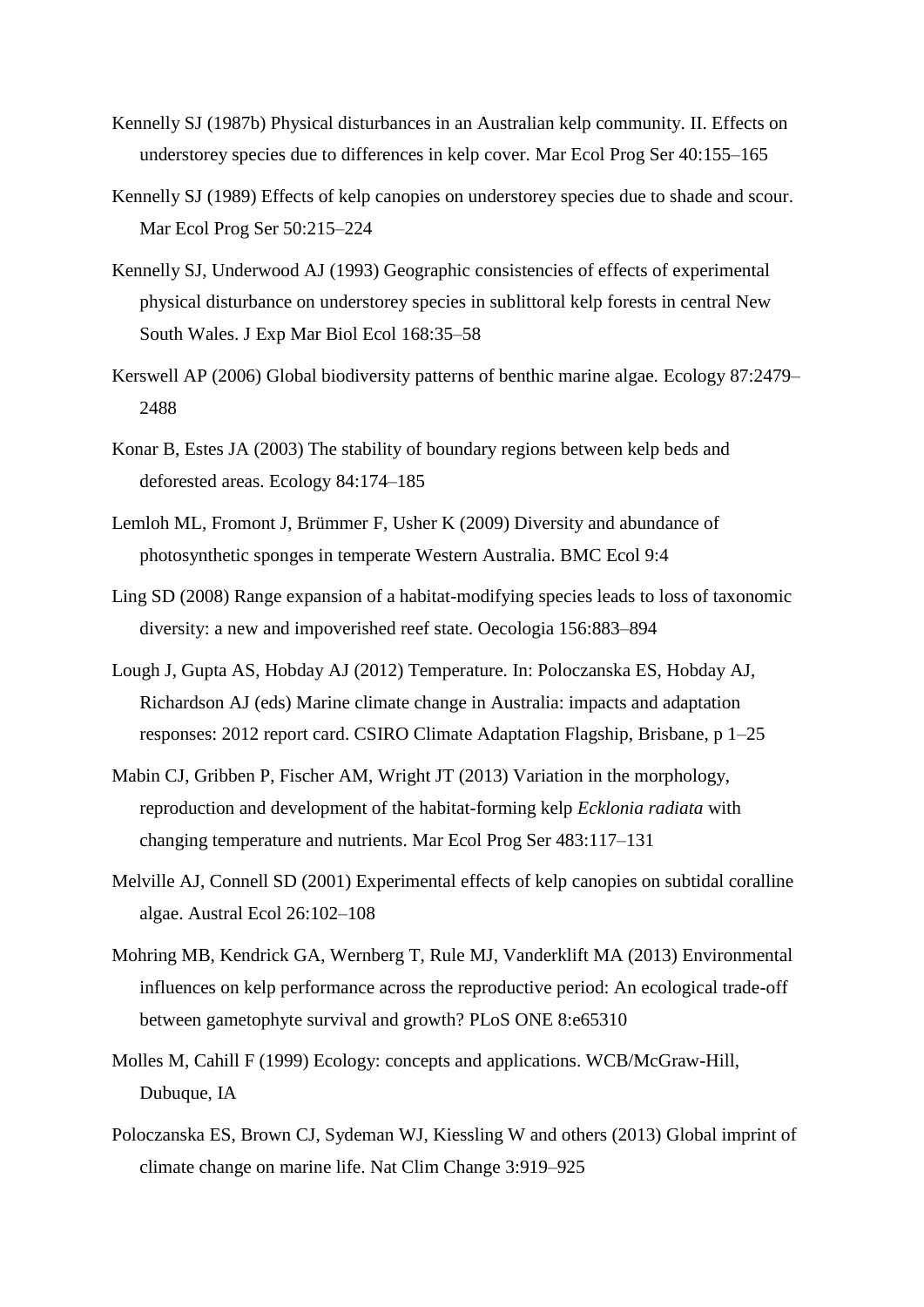- Reed D, Foster M (1984) The effects of canopy shading on algal recruitment and growth in a giant kelp forest. Ecology 65:937–948
- Ridgway KR (2007) Long-term trend and decadal variability of the southward penetration of the East Australian Current. Geophys Res Lett 34:L13613
- Russell BD, Connell SD (2005) A novel interaction between nutrients and grazers alters relative dominance of marine habitats. Mar Ecol Prog Ser 289:5–11
- Russell BD, Connell SD (2007) Response of grazers to sudden nutrient pulses in oligotrophic versus eutrophic conditions. Mar Ecol Prog Ser 349:73–80
- Sánchez Í, Fernández C (2005) Impact of the invasive seaweed *Sargassuum muticum* (Phaeophyta) on an intertidal macroalgae assemblage. J Phycol 41:923–930
- Santelices B, Ojeda F (1984) Effects of canopy removal on the understory algal community structure of coastal forests of *Macrocystis pyrifera* from southern South America. Mar Ecol Prog Ser 14:165–173
- Schiel DR, Foster MS (1986) The structure of subtidal algal stands in temperate waters. Oceanogr Mar Biol Annu Rev 24:265–307
- Smale DA, Wernberg T (2013) Extreme climatic event drives range contraction of a habitatforming species. Proc R Soc Lond B Biol Sci 280:20122829
- Staehr PA, Wernberg T (2009) Physiological responses of *Ecklonia radiata* (Laminariales) to a latitudinal gradient in ocean temperature. J Phycol 45:91–99
- Steinberg P, Kendrick G (1999) Kelp forests. In: Andrew N (ed) Under southern seas. University of New South Wales Press, Sydney, p 60–71
- Steneck RS, Johnson C (2013) Kelp forests: dynamic patterns, processes and feedbacks. In: Bertness M, Bruno JF, Silliman B, Stachowitz J (eds) Marine community ecology and conservation. Sinauer Associates, Sunderland, MA, p 315–336
- Thomsen MS, Wernberg T, Kendrick GA (2004) The effect of thallus size, life stage, aggregation, wave exposure and substratum conditions on the forces required to break or dislodge the small kelp *Ecklonia radiata*. Bot Mar 47:454–460
- Thorson G (1964) Light as an ecological factor in the dispersal and settlement of larvae of marine bottom invertebrates. Ophelia 1:167–208
- Tilman D (1996) Biodiversity: population versus ecosystem stability. Ecology 77:350–363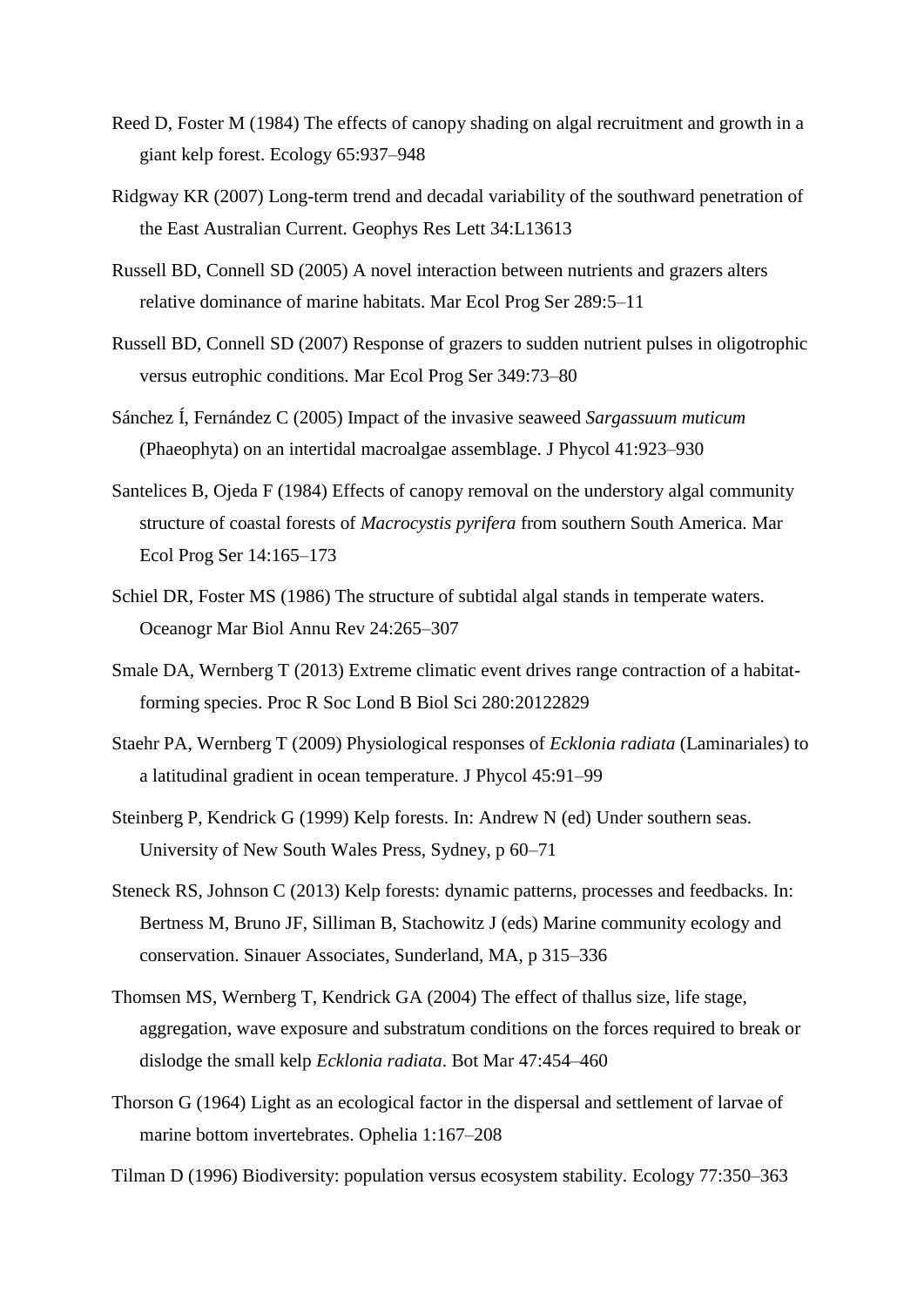- Toohey B, Kendrick GA, Wernberg T, Phillips JC, Malkin S, Prince J (2004) The effects of light and thallus scour from *Ecklonia radiata* canopy on an associated foliose algal assemblage: the importance of photoacclimation. Mar Biol 144:1019–1027
- Toohey B, Kendrick Gary A, Harvey E (2007) Disturbance and reef topography maintain high local diversity in *Ecklonia radiata* kelp forests. Oikos 116:1618–1630
- Valentine J, Johnson C (2004) Establishment of the introduced kelp *Undaria pinnatifida* following dieback of the native macroalga Phyllospora comosa in Tasmania, Australia. Mar Freshw Res 55:223–230
- Valentine J, Johnson C (2005) Persistence of the exotic kelp *Undaria pinnatifida* does not depend on sea urchin grazing. Mar Ecol Prog Ser 285:43–55
- Vanderklift MA, Lavery PS, Waddington KI (2009) Intensity of herbivory on kelp by fish and sea urchins differs between inshore and offshore reefs. Mar Ecol Prog Ser 376:203– 211
- Watt CA, Scrosati RA (2013) Bioengineer effects on understory species richness, diversity, and composition change along an environmental stress gradient: experimental and mensurative evidence. Estuar Coast Shelf Sci 123:10–18
- Wernberg T, Connell SD (2008) Physical disturbance and subtidal habitat structure on open rocky coasts: effects of wave exposure, extent and intensity. J Sea Res 59:237–248
- Wernberg T, Thomsen MS (2005) The effect of wave exposure on the morphology of *Ecklonia radiata*. Aquat Bot 83:61–70
- Wernberg T, Kendrick GA, Toohey BD (2005) Modification of the physical environment by an *Ecklonia radiata* (Laminariales) canopy and implications for associated foliose algae. Aquat Ecol 39:419–430
- Wernberg T, Campbell A, Coleman MA, Connell SD and others (2009) Macroalgae and temperate rocky reefs. In: Poloczanska ES, Hobday AJ, Richardson AJ (eds) A marine climage change impacts and adaptation report card for Australia 2009. National Climate Change Adaptation Research Facility Publication 05/09, Southport
- Wernberg T, Thomsen MS, Tuya F, Kendrick GA, Staehr PA, Toohey BD (2010) Decreasing resilience of kelp beds along a latitudinal temperature gradient: potential implications for a warmer future. Ecol Lett 13:685–694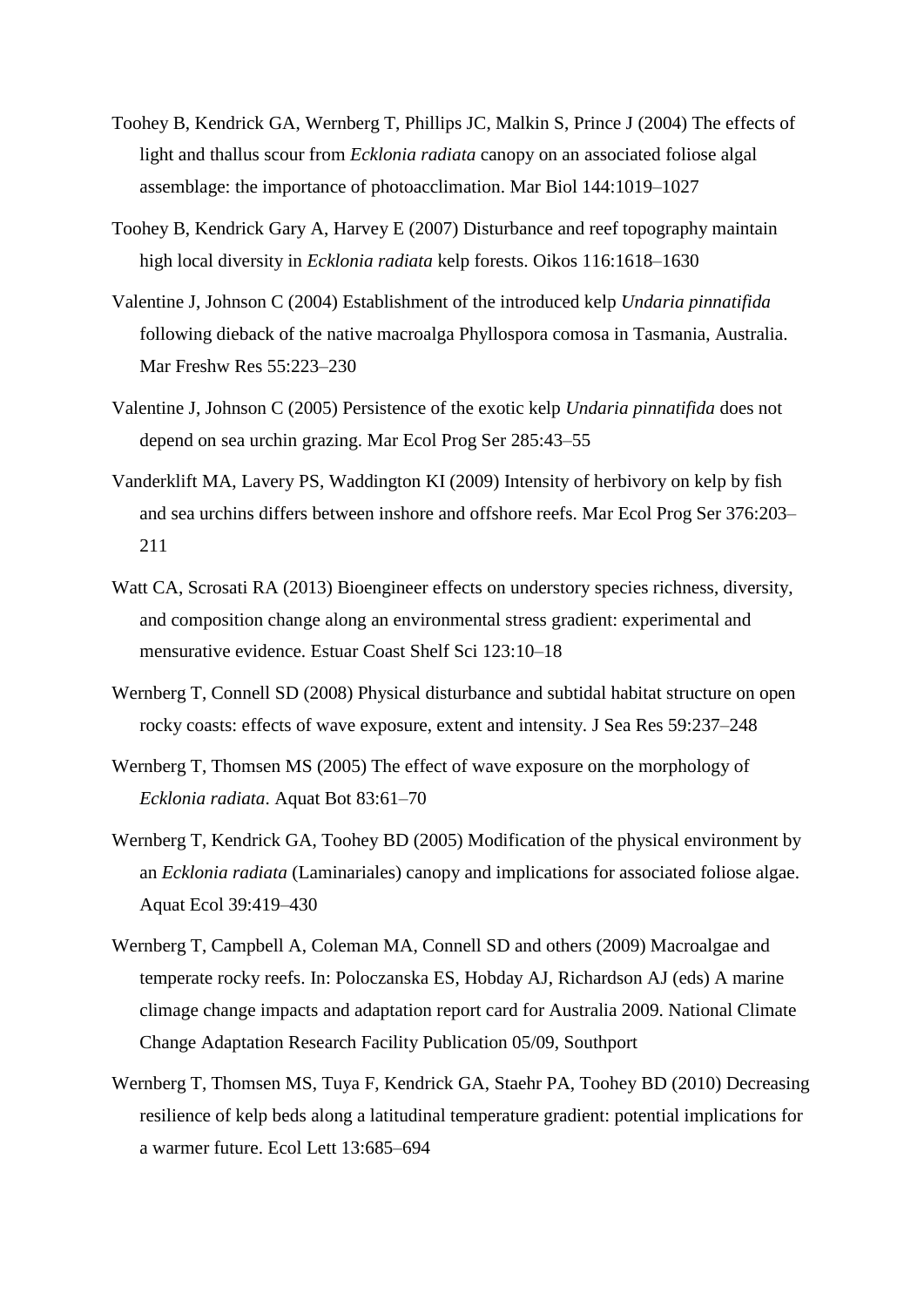- Wernberg T, Rusell BD, Thomsen MS, Gurgel CFD, Bradshaw CJJ, Poloczanska ES, Connell SD (2011) Seaweed communities in retreat from ocean warming. Curr Biol 21:1828–1832
- Wernberg T, Smale DA, Tuya F, Thomsen Mads S and others (2013) An extreme climatic event alters marine ecosystem structure in a global biodiversity hotspot. Nat Clim Change 3:78–82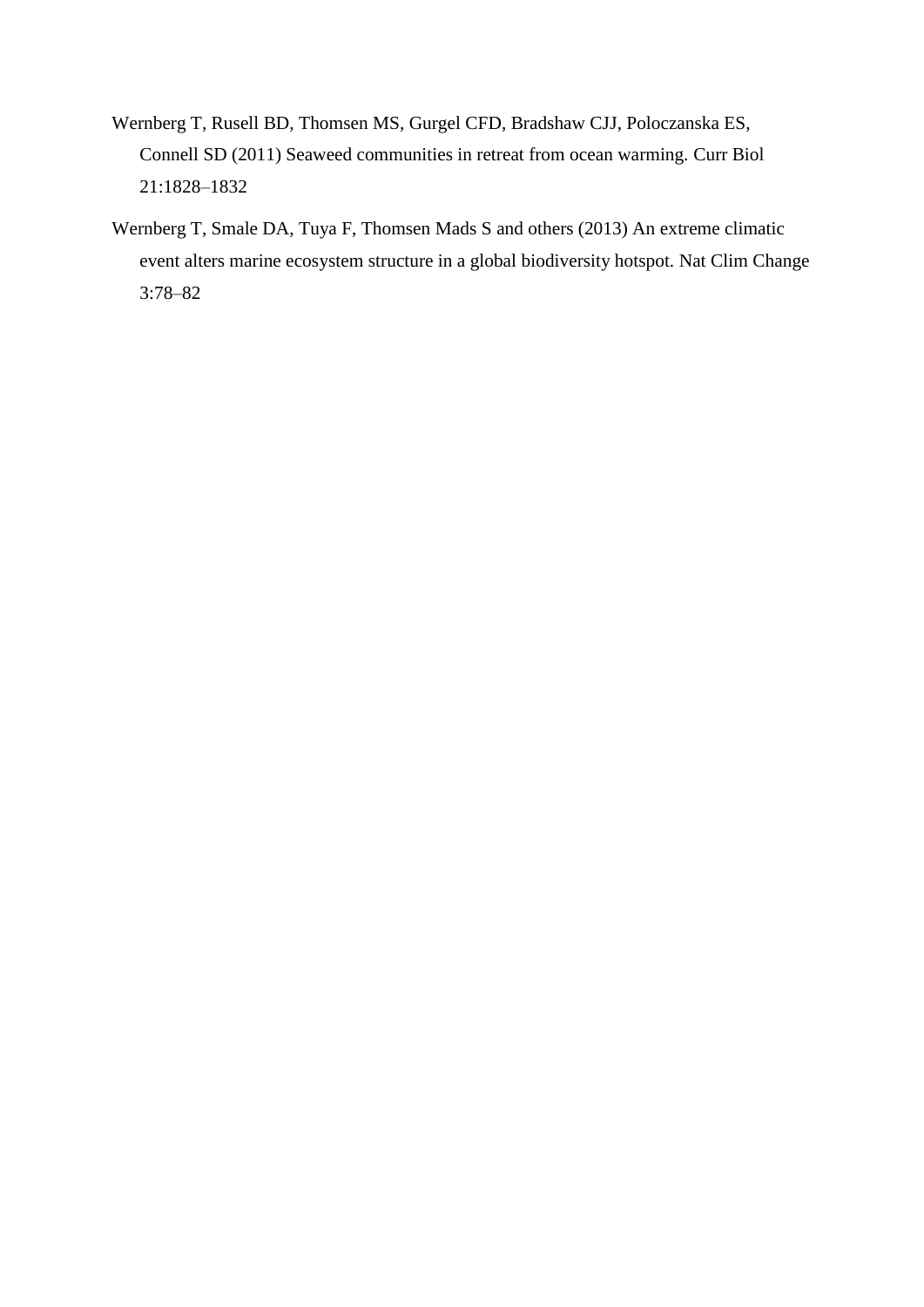

**Fig. 1.** Effects of *Ecklonia radiata* canopy clearance on the percentage cover of selected algal and invertebrate taxa. The taxa displayed here were identified by Spearman correlation coefficients as the top 10 most influential contributors to differences in assemblages across treatment groups. Treatments were  $(\triangle)$  control; (O) low (33%) clearance; and  $(\bullet)$  high (66%) clearance (n = 15 quadrats per treatment, pooled across plots). Data are means  $\pm$  SE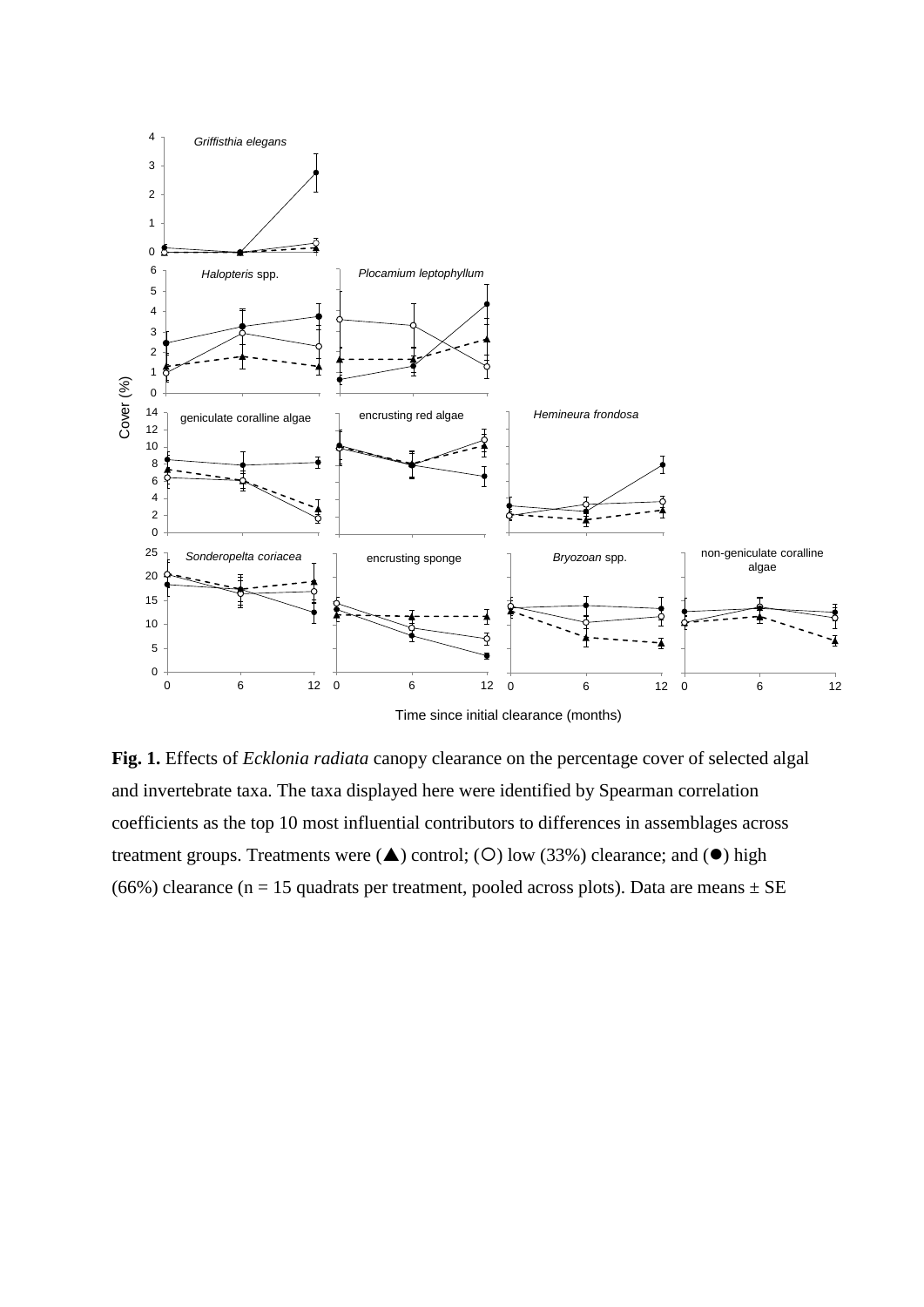

**Fig. 2.** Structure of understory algal and sessile invertebrate community assemblages (A,C) before, and (B,D) after 12 mo of maintained *Ecklonia radiata* canopy thinning. Canonical analysis of principal coordinates of assemblages (% cover data) (A,B) excluding, and (C,D) including juvenile *E. radiata*. Symbols identify individual plots  $(n = 3)$ , with each point representing a quadrat subsampled within that plot  $(5 \text{ quadrats plot}^{-1})$ . Canopy manipulation treatments—nil:no clearance; low:33% clearance; high:66% clearance  $(n = 15)$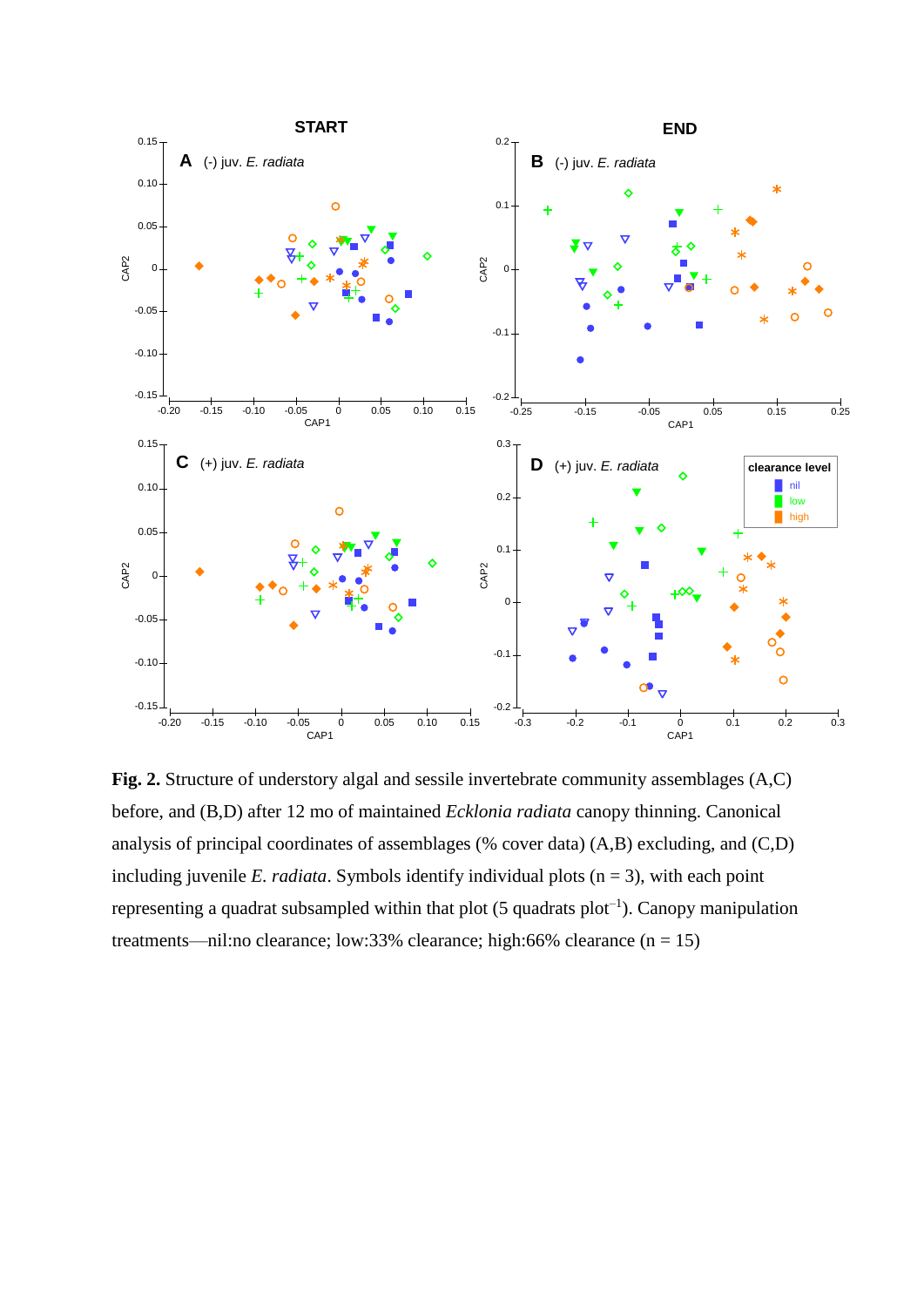

**Fig. 3.** Mean changes in (A) juvenile *Ecklonia radiata* density; (B) understory species richness; (C) Shannon-Wiener diversity (*H'*); (D) species evenness; (E) maximum possible diversity; (F) total cover of substratum by understory species (non-bare areas); and (G) cover of understory algae, over 12 mo of maintained *E. radiata* canopy thinning. Treatments were nil: no clearance; low: 33% clearance, and high: 66% clearance (n = 15). Data are means  $\pm$ SE. Letters to right of plots indicate Tukey's HSD groupings of treatments for each response variable ( $p \ge 0.05$ )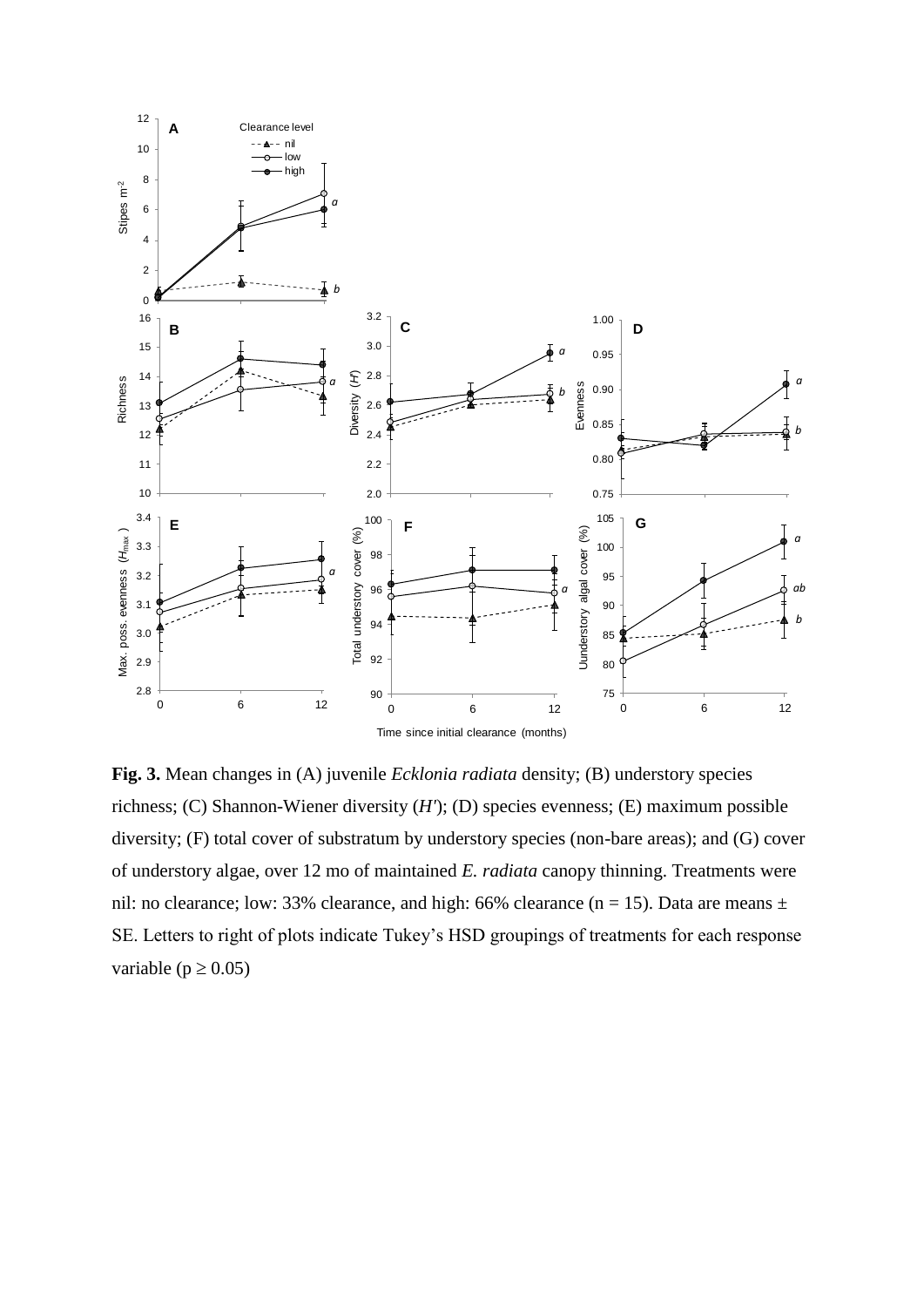

**Fig. 4.** Mean changes in the density of adult *Ecklonia radiata* over 12 mo of *E. radiata* canopy thinning. Treatments were nil: no clearance; low: 33% clearance, and high: 66% clearance ( $n = 15$ ). Data are means  $\pm$  SE. Decreases in low and high clearance treatments at ~6, 9 and 12 mo indicate where canopy has been thinned by divers to maintain clearance treatments. Axis breaks are used to show kelp density before and after thinning treatment was applied at each occasion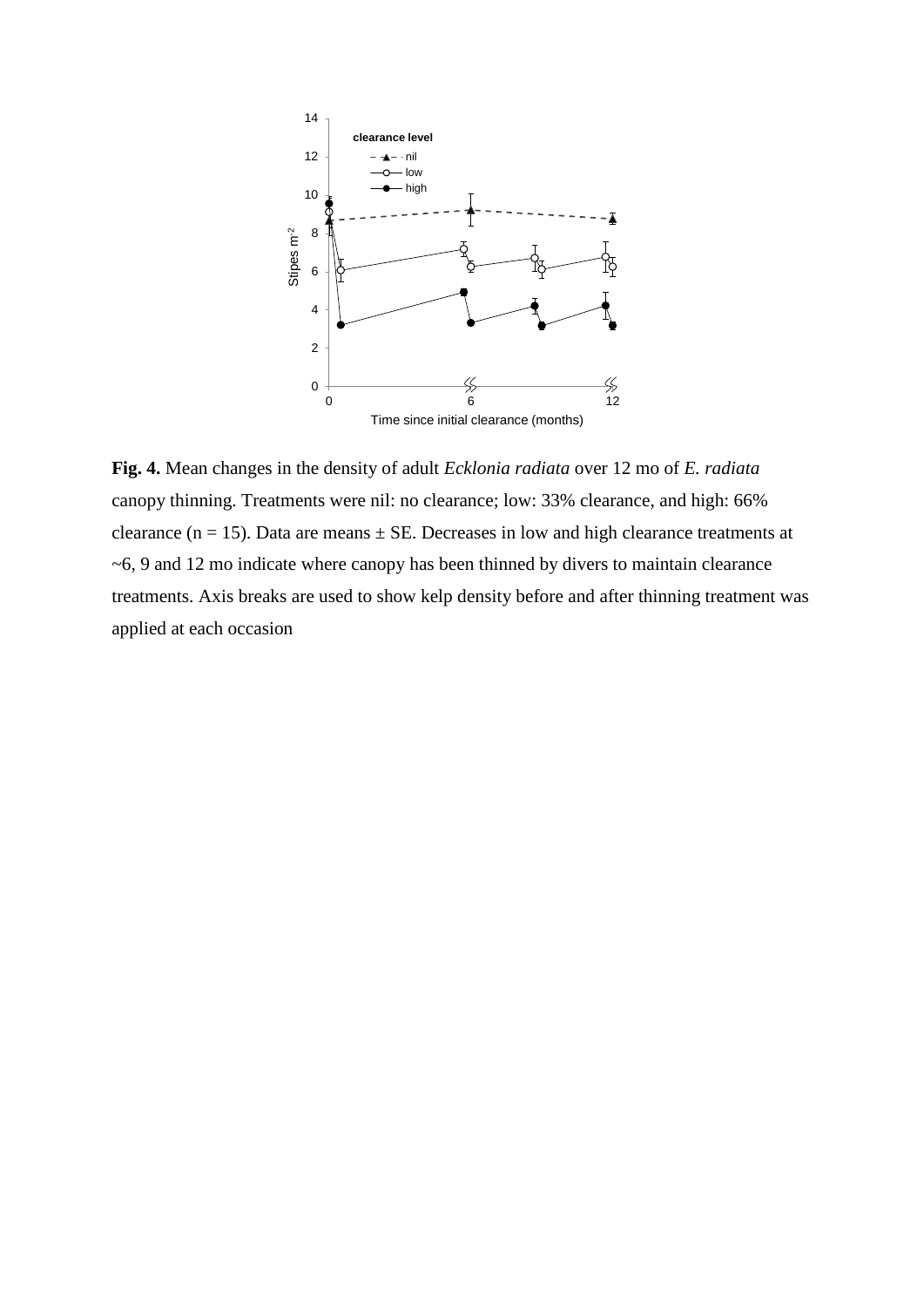**Table 1.** List of macroalgae and sessile benthic invertebrate taxa identified in understory assemblages beneath *Ecklonia radiata* canopy in Fortescue Bay, Tasmania

| Chlorophyta                   | Rhodophyta (continued)         |  |  |  |  |  |  |
|-------------------------------|--------------------------------|--|--|--|--|--|--|
| Caulerpa flexilis             | Glaphrymenia pustulosa         |  |  |  |  |  |  |
| Caulerpa geminata             | Griffithsia elegans            |  |  |  |  |  |  |
| Caulerpa trifaria             | Halicnide similans             |  |  |  |  |  |  |
| Codium fragile                | Hemineura frondosa             |  |  |  |  |  |  |
| Ulva spp.                     | Hymenena spp.                  |  |  |  |  |  |  |
|                               | Hypnea racementacea            |  |  |  |  |  |  |
| Phaeophyta                    | Kuetzingia canaliculata        |  |  |  |  |  |  |
| Acrocarpia paniculata         | Laurencia elata                |  |  |  |  |  |  |
| Carpoglossum confluens        | Lenormandia marginata          |  |  |  |  |  |  |
| Carpomitra costata            | Non-geniculate coralline algae |  |  |  |  |  |  |
| Colpomenia spp.               | Peyssonnelia novaehollandiae   |  |  |  |  |  |  |
| Cystophora spp.               | Phacelocarpus spp.             |  |  |  |  |  |  |
| Dictyota spp.                 | Plocamium angustum             |  |  |  |  |  |  |
| Ecklonia radiata              | Plocamium leptophyllum         |  |  |  |  |  |  |
| Halopteris spp.               | Polyopes constrictus           |  |  |  |  |  |  |
| Phyllospora comosa            | Rhodophyllus multipartita      |  |  |  |  |  |  |
| Sargassum spp.                | Rhodophyllis spp. (other)      |  |  |  |  |  |  |
| Seirococcus axillaris         | Rhodymenia sp. 1               |  |  |  |  |  |  |
| Xiphophora gladiata           | Rhodymenia sp. 2               |  |  |  |  |  |  |
| Zonaria/Lobophora complex     | Sarcothalia crassifolia        |  |  |  |  |  |  |
|                               | Sonderopelta coriacea          |  |  |  |  |  |  |
| Rhodophyta                    | Thamnoclonium dichotomum       |  |  |  |  |  |  |
| Ballia callitricha            |                                |  |  |  |  |  |  |
| Callophyllis rangiferina      | Porifera                       |  |  |  |  |  |  |
| Camontagnea oxyclada          | Encrusting sponge              |  |  |  |  |  |  |
| Carpopeltis phyllophora       |                                |  |  |  |  |  |  |
| Ceramium excellens            | Cnidaria                       |  |  |  |  |  |  |
| Craspedocarpus ramentaceus    | Hydroid spp.                   |  |  |  |  |  |  |
| Delisea plumosa               |                                |  |  |  |  |  |  |
| Encrusting red algae          | <b>Bryozoa</b>                 |  |  |  |  |  |  |
| Filamentous turfing red algae | Bryozoan spp.                  |  |  |  |  |  |  |
| Gelidium asperum              |                                |  |  |  |  |  |  |
| Geniculate coralline algae    | Chordata                       |  |  |  |  |  |  |
| Gigartina pinnata             | Ascidean                       |  |  |  |  |  |  |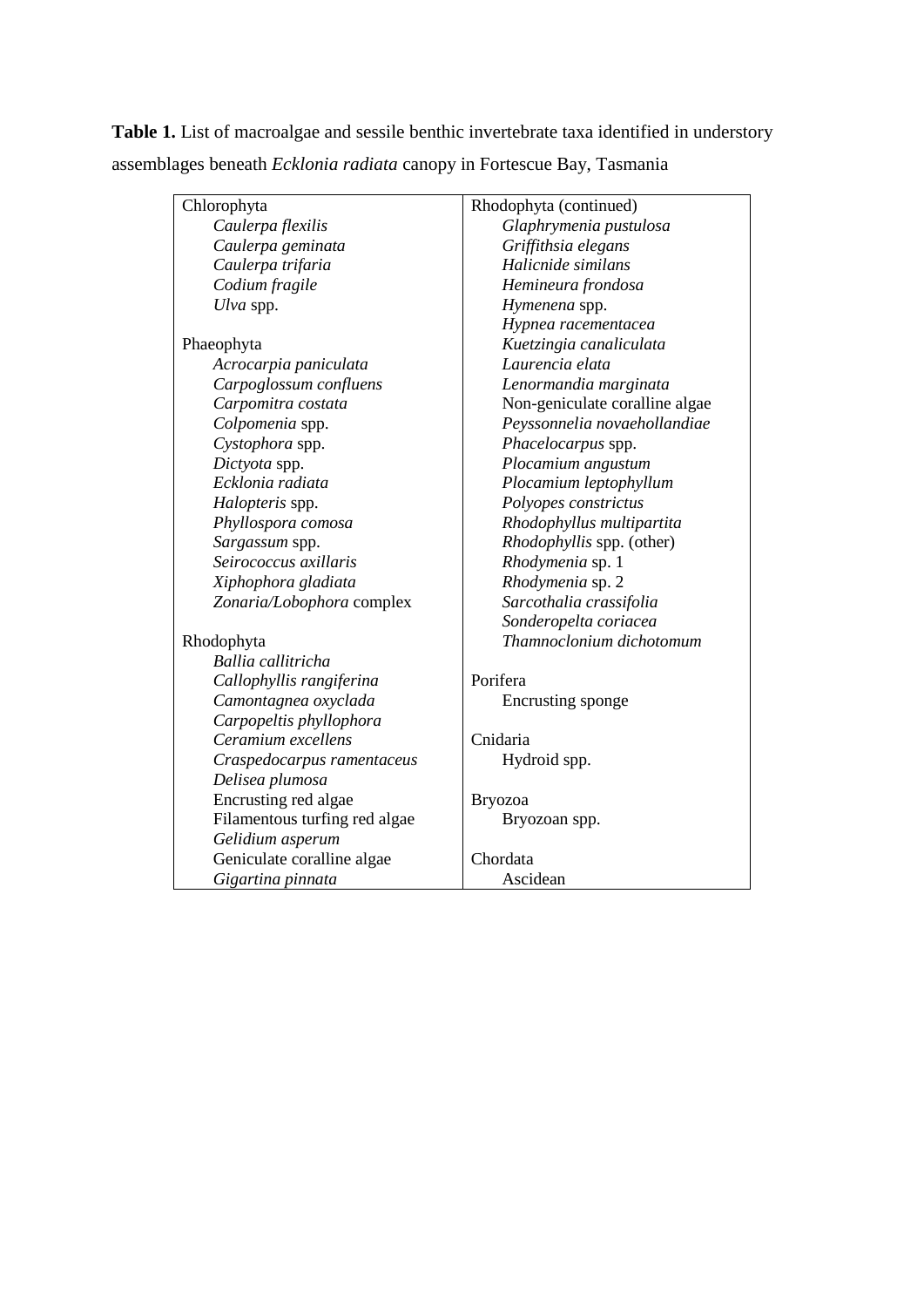**Table 2. N**ested PERMANOVA comparing among-canopy thinning treatments for understory community structure both excluding and including juvenile *Ecklonia radiata* (based on Bray-Curtis similarity of % cover using a square-root transformation). Factors are 'treatment' (3 levels of *E. radiata* canopy thinning: control, low, high) and 'plot' nested within 'treatment'. Significance is indicated in **bold**

|           | Source       |    |      | Start $(t = 0$ mo) |       |           | End $(t = 12 \text{ mo})$ |       |  |  |
|-----------|--------------|----|------|--------------------|-------|-----------|---------------------------|-------|--|--|
|           |              | df | MS   | $\boldsymbol{F}$   | p     | <b>MS</b> | $\overline{F}$            | p     |  |  |
| Excluding |              |    |      |                    |       |           |                           |       |  |  |
|           | Treatment    | 2  | 774  | 0.571              | 0.918 | 2725      | 2.201                     | 0.029 |  |  |
|           | Plot (Treat) | 6  | 1355 | 1.540              | 0.008 | 1238      | 1.339                     | 0.034 |  |  |
|           | Res          | 36 | 881  |                    |       | 925       |                           |       |  |  |
| Including |              |    |      |                    |       |           |                           |       |  |  |
|           | Treatment    | 2  | 778  | 0.569              | 0.928 | 3099      | 2.551                     | 0.016 |  |  |
|           | Plot (Treat) | 6  | 1367 | 1.551              | 0.003 | 1215      | 1.330                     | 0.043 |  |  |
|           | Res          | 36 | 881  |                    |       | 913       |                           |       |  |  |
|           |              |    |      |                    |       |           |                           |       |  |  |